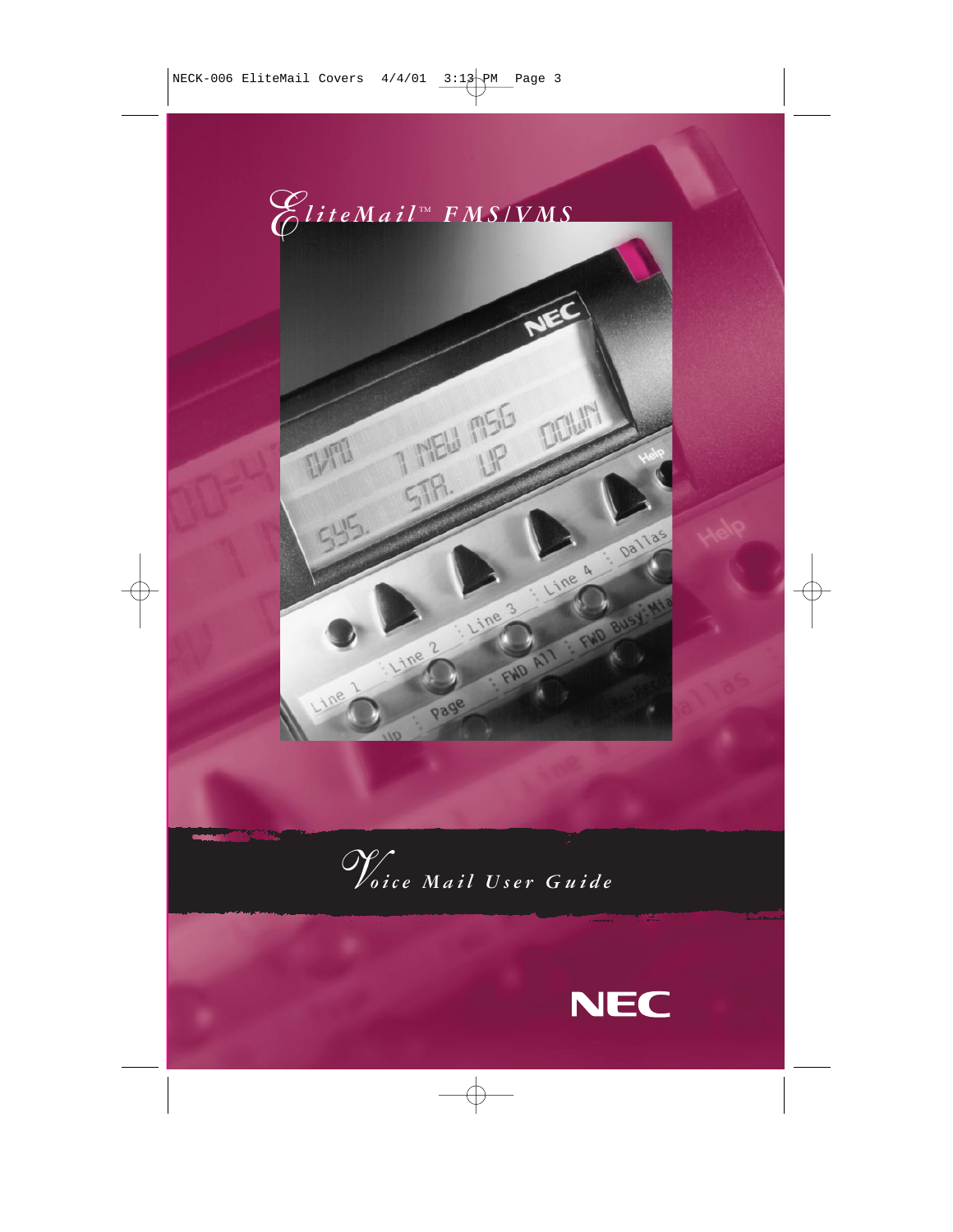# ELITEMAIL FMS/VMS INFO

| Extension Number Contract of the Contract of the Contract of the Contract of the Contract of the Contract of the Contract of the Contract of the Contract of the Contract of the Contract of the Contract of the Contract of t             |
|--------------------------------------------------------------------------------------------------------------------------------------------------------------------------------------------------------------------------------------------|
|                                                                                                                                                                                                                                            |
| To reach EliteMail FMS/VMS:                                                                                                                                                                                                                |
|                                                                                                                                                                                                                                            |
| From Outside, dial                                                                                                                                                                                                                         |
|                                                                                                                                                                                                                                            |
|                                                                                                                                                                                                                                            |
| To simplify recording, write down your Greeting here:<br>Sample: "Hi, this is____________. I'm away from my phone now, but I check my<br>mailbox regularly. Leave me a message, and I'll return your call as soon as<br>possible. Thanks." |
|                                                                                                                                                                                                                                            |
|                                                                                                                                                                                                                                            |
|                                                                                                                                                                                                                                            |
|                                                                                                                                                                                                                                            |
|                                                                                                                                                                                                                                            |
|                                                                                                                                                                                                                                            |
|                                                                                                                                                                                                                                            |
|                                                                                                                                                                                                                                            |
|                                                                                                                                                                                                                                            |
|                                                                                                                                                                                                                                            |
|                                                                                                                                                                                                                                            |
|                                                                                                                                                                                                                                            |
|                                                                                                                                                                                                                                            |
|                                                                                                                                                                                                                                            |
|                                                                                                                                                                                                                                            |
|                                                                                                                                                                                                                                            |
| REMEMBER, DIAL 1 FOR YES, 2 FOR NO                                                                                                                                                                                                         |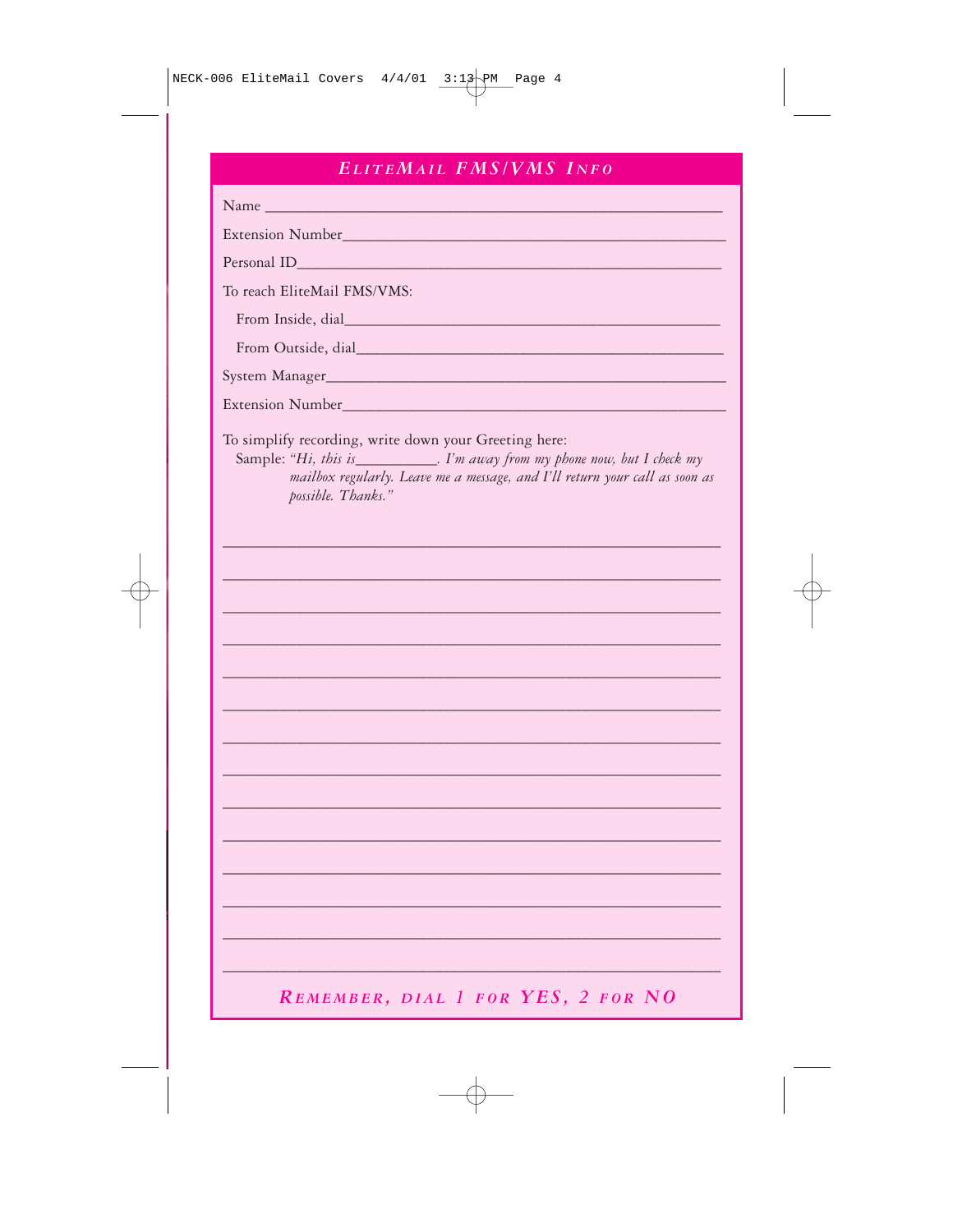### *Softkey Functions:*

If you have a DTU-8D, DTU-16D, DTP-16HC or DTU-32D telephone set, you can use your telephone's LCD display and the corresponding soft keys to listen to messages, manage live record sessions, screen your calls and change your setup options. Respond to system questions by dialing 1 for yes or 2 for no.

### *After you have logged in to the voice messaging system, you can use*

| <b>SOFTKEY</b> | $To$ DO                                 |
|----------------|-----------------------------------------|
| New            | Check new messages.                     |
| Old            | Check old messages.                     |
| Lymsg          | Leave a message for another subscriber. |
| More           | See additional options (if applicable). |
| Setup          | Access your setup options.              |
| Quit           | Exit soft key mode.                     |

### *While listening to a new message, you can use*

| <b>SOFTKEY</b> | $To\,po$                                                                                                                     |
|----------------|------------------------------------------------------------------------------------------------------------------------------|
| Arch           | Archive the message.                                                                                                         |
| Del            | Delete the message.                                                                                                          |
| Rew            | Repeat the previous 4 seconds of the message.                                                                                |
| More           | See additional options (if applicable).                                                                                      |
| Pause          | Pause message playback. Press again to resume playback.                                                                      |
| Ffwd           | Advance the message 4 seconds and resume playing.                                                                            |
| Redir          | Stop message playback and prompt to redirect the message to another<br>subscriber.                                           |
| Reply          | Stop message playback and reply to the sending subscriber.                                                                   |
| <b>Next</b>    | Stop message playback and save message as a new message. Play the<br>next message if one exists, or return to the Main Menu. |
| Back           | Return to the Main Menu.                                                                                                     |

### *While reviewing an old message, you can use*

### *SOFTKEY TO DO*

| Arch  | Archive the message.                                                                                        |
|-------|-------------------------------------------------------------------------------------------------------------|
| Del   | Delete the message.                                                                                         |
| Rew   | Repeat the previous 4 seconds of the message.                                                               |
| More  | See additional options (if applicable).                                                                     |
| Pause | Pause message playback. Press again to resume playback.                                                     |
| Ffwd  | Advance the message 4 seconds and resume playing.                                                           |
| Redir | Stop message playback and prompt to redirect the message to another<br>subscriber.                          |
| Next  | Stop message playback and save message. Play the next message if one<br>exists, or return to the Main Menu. |
| Back  | Return to the Main Menu.                                                                                    |

### *When accessing your setup options, you can use*

### *SOFTKEY TO DO*

| Greet | Create or change personal greetings.    |
|-------|-----------------------------------------|
| Pers  | Set or change personal options.         |
| Trf   | Set or change transfer options.         |
| More  | See additional options (if applicable). |
| Grps  | Create or change personal groups.       |
| Deliv | Set or change message delivery options. |
|       |                                         |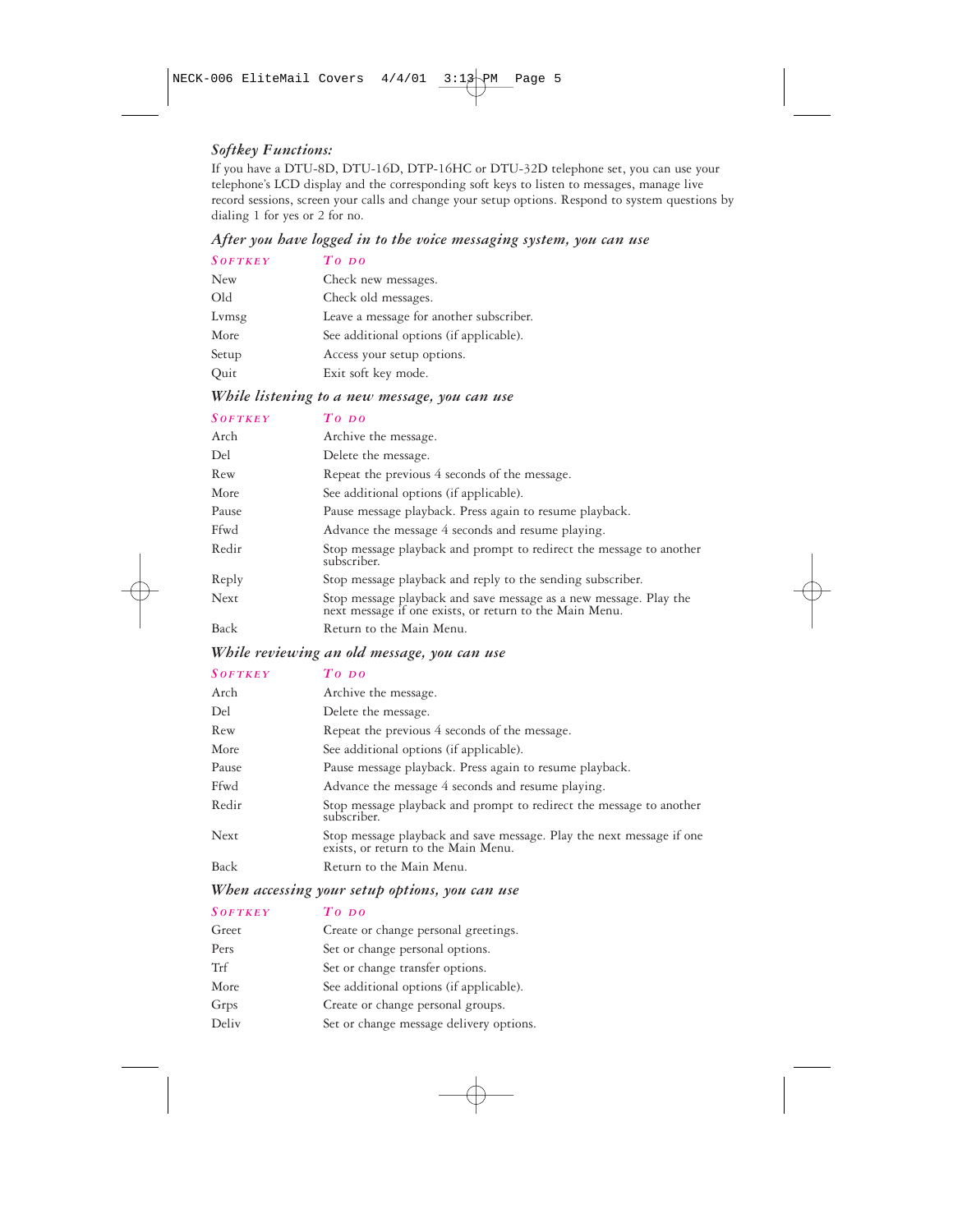| LM.    | Set live monitor options.                                                                                                |
|--------|--------------------------------------------------------------------------------------------------------------------------|
| Back   | Return to the previous menu level.                                                                                       |
| Curr   | Create or change the current greeting.                                                                                   |
| Switch | Switch from the standard greeting to the alternate greeting, or<br>from the alternate greeting to the standard greeting. |
| Std    | Change your standard greeting.                                                                                           |
| Int    | Change your internal greeting.                                                                                           |
| Alt    | Change your alternate greeting.                                                                                          |
| Code   | Change your security code.                                                                                               |
| Spell  | Change the spelling of your name for the directory.                                                                      |
| Dir    | Turn directory status on or off.                                                                                         |
| Rcname | Change your recorded name.                                                                                               |
| On/Off | Turn call transfer or call delivery on or off.                                                                           |
| Chg#   | Change your transfer phone number.                                                                                       |
| Scrn   | Turn call screening on or off.                                                                                           |
| Hlding | Turn call holding on or off.                                                                                             |
| Create | Create a message group.                                                                                                  |
| Edit   | Change a message group.                                                                                                  |
| List   | List message group.                                                                                                      |
| Del    | Delete a message group.                                                                                                  |
| Work   | Change message delivery to your work phone.                                                                              |
| Home   | Change message delivery to your home phone.                                                                              |
| Pager  | Change message delivery to your pager.                                                                                   |
| Spare  | Change message delivery to your spare phone.                                                                             |
| Ph#    | Change the phone number for message delivery.                                                                            |
| Schd   | Change your message delivery schedule.                                                                                   |
| Urg    | Change urgent message delivery.                                                                                          |

### *To screen your calls, you can use*

| <b>SOFTKEY</b> | $To$ DO                                   |
|----------------|-------------------------------------------|
| Accept         | Accept the incoming call.                 |
| Reject         | Transfer the call to your voice mail box. |

# *To record a conversation, you can use*

| <b>SOFTKEY</b> | $To$ DO                                                        |
|----------------|----------------------------------------------------------------|
| Pause          | Pause recording. Press again to resume recording.              |
| End            | Stop recording and save the file.                              |
| Rerec          | Stop the recording, delete the file and begin a new recording. |
| More           | See additional options (if applicable).                        |
| Erase          | Stop the recording and delete the file.                        |
| Urgpg          | Turn pager message delivery on or off.                         |
|                |                                                                |

# *To manage a live monitoring session, you can use*

# *SOFTKEY TO DO*

| Start    | Begin live monitoring.                                   |
|----------|----------------------------------------------------------|
| Cancel   | Stop live monitoring and continue to record the message. |
| $\Omega$ | Disable live monitoring.                                 |
| On       | Enable live monitoring.                                  |
| Auto     | Set enabled live monitoring to automatic mode.           |
| Man      | Set enabled live monitoring to manual mode.              |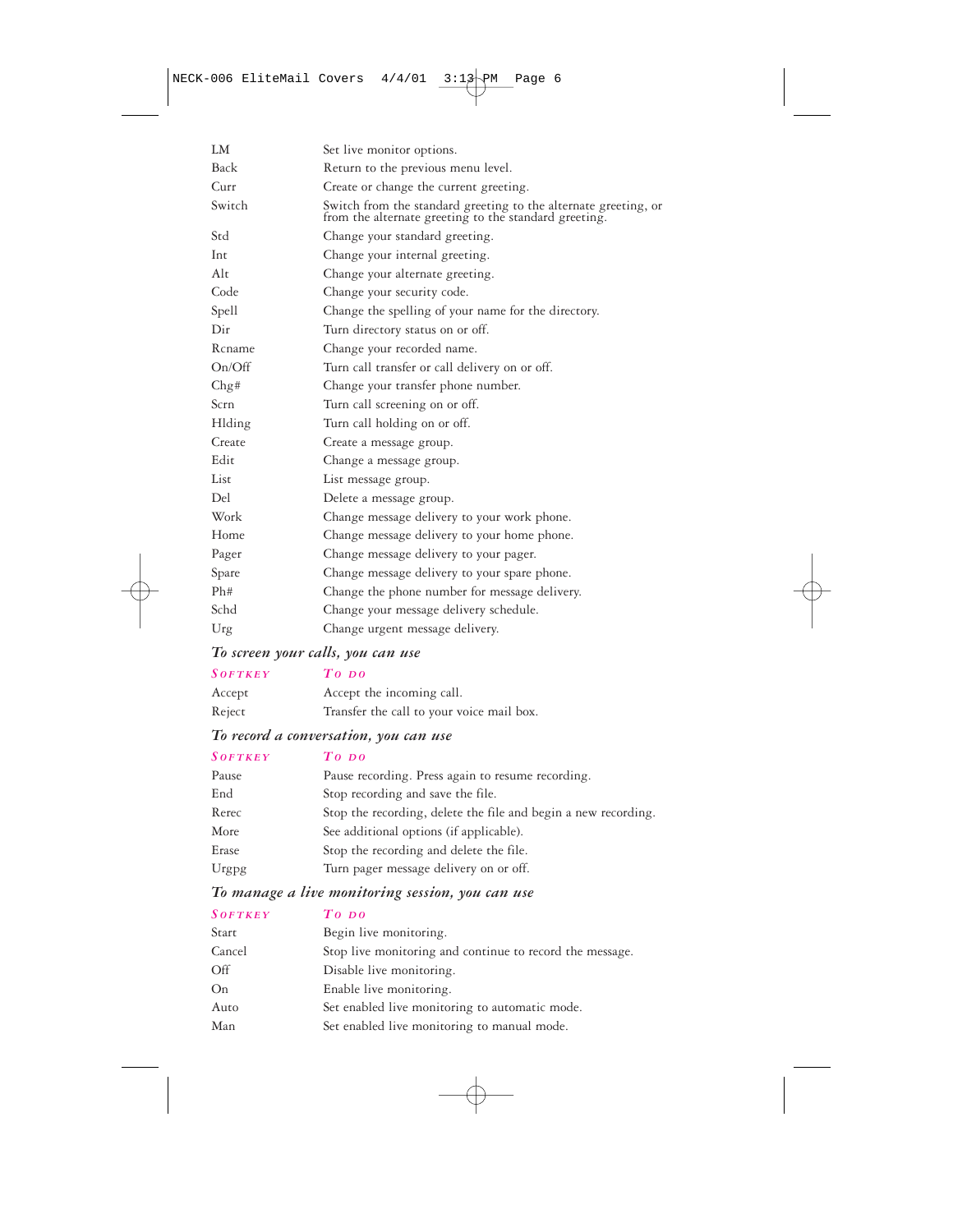*Table of Contents*

## *PAGES 2 & 3*

General Information

*PAGES 4 & 5* Getting Started

# *PAGES 6 & 7*

Call Forward Settings Calling Your Voice Mailbox

# *PAGES 8 & 9*

Checking Messages Leaving Messages

### *PAGES 10 & 11*

Reviewing Messages

# *PAGES 12 & 13*

Changing Your Setup Options

### *PAGES 14 & 15*

Changing Your Setup Options (Continued)

### *PAGES 16 & 17*

Quick Transfer To Voice Mail Transferring A Call Directly To A Voice Mailbox Live Record

# *PAGE 18*

Live Monitoring Programming Live Record Function Keys

### *CHARACTER ENTRY CODES AND QUICK REFERENCE GUIDE*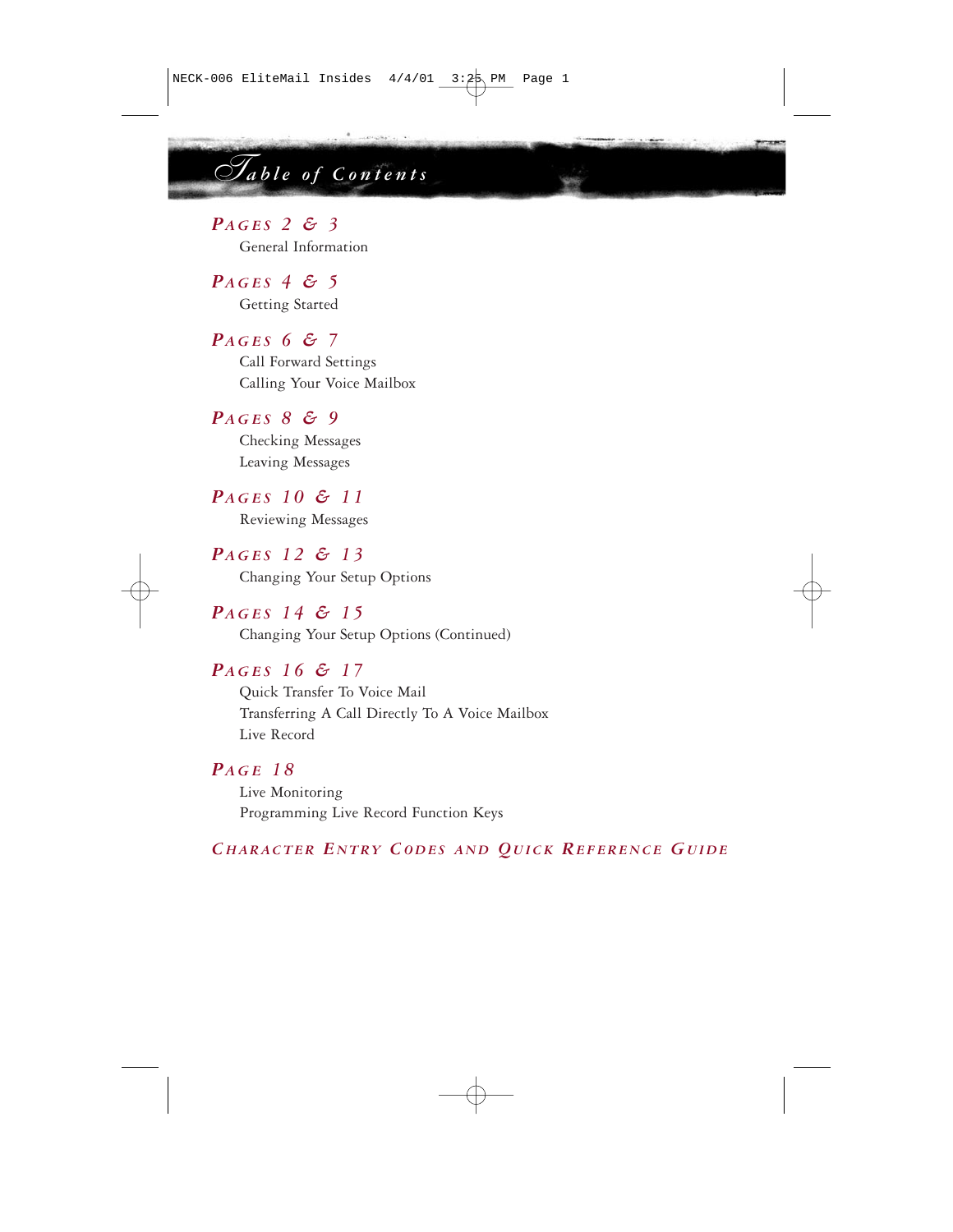# *General Information*

### *I NTRODUCTION*

Welcome to EliteMail™ FMS/VMS digital voice mail. This guide describes the system's features and details the steps you need to take to make EliteMail FMS/VMS a working partner in your day-to-day business. Throughout this guide, you will find numerous tips and shortcuts designed to help you get the most from EliteMail FMS/VMS.

Typical system operation is presented here. Be sure to consult with your EliteMail FMS/VMS System Manager for any special features or functions that may apply to your particular application.

### *A UTOMATED ATTENDANT*

The Automated Attendant serves as a receptionist, answering and routing incoming calls automatically. Callers hear an opening greeting for your company that gives them instructions and options. If a caller does not know the extension number, the Automatic Directory can route the call by the person's name. When your extension is busy or you are not available to answer the call, EliteMail FMS/VMS can connect the caller to your voice mailbox automatically.

# *VOICE MAIL ACCESS*

The EliteMail FMS/VMS system can be accessed 24 hours a day from any touchtone telephone in or out of your office. Your System Manager has assigned a Personal ID number to you. You will need this number when calling the EliteMail FMS/VMS from any phone but your own.

# *T H E CONVERSATION*

The NEC EliteMail FMS/VMS system is based upon a conversation about your voice mailbox. Each time you enter your mailbox, you will be asked a series of questions relating to these topics:

- ➤ Checking messages
- ➤ Leaving messages
- ➤ Reviewing/redirecting messages
- ➤ Changing setup options

Answer questions with a simple reply by dialing **1** for **YES** or **2** for **NO**. In addition, by dialing Quick Key numbers, you may advance directly to a specific topic.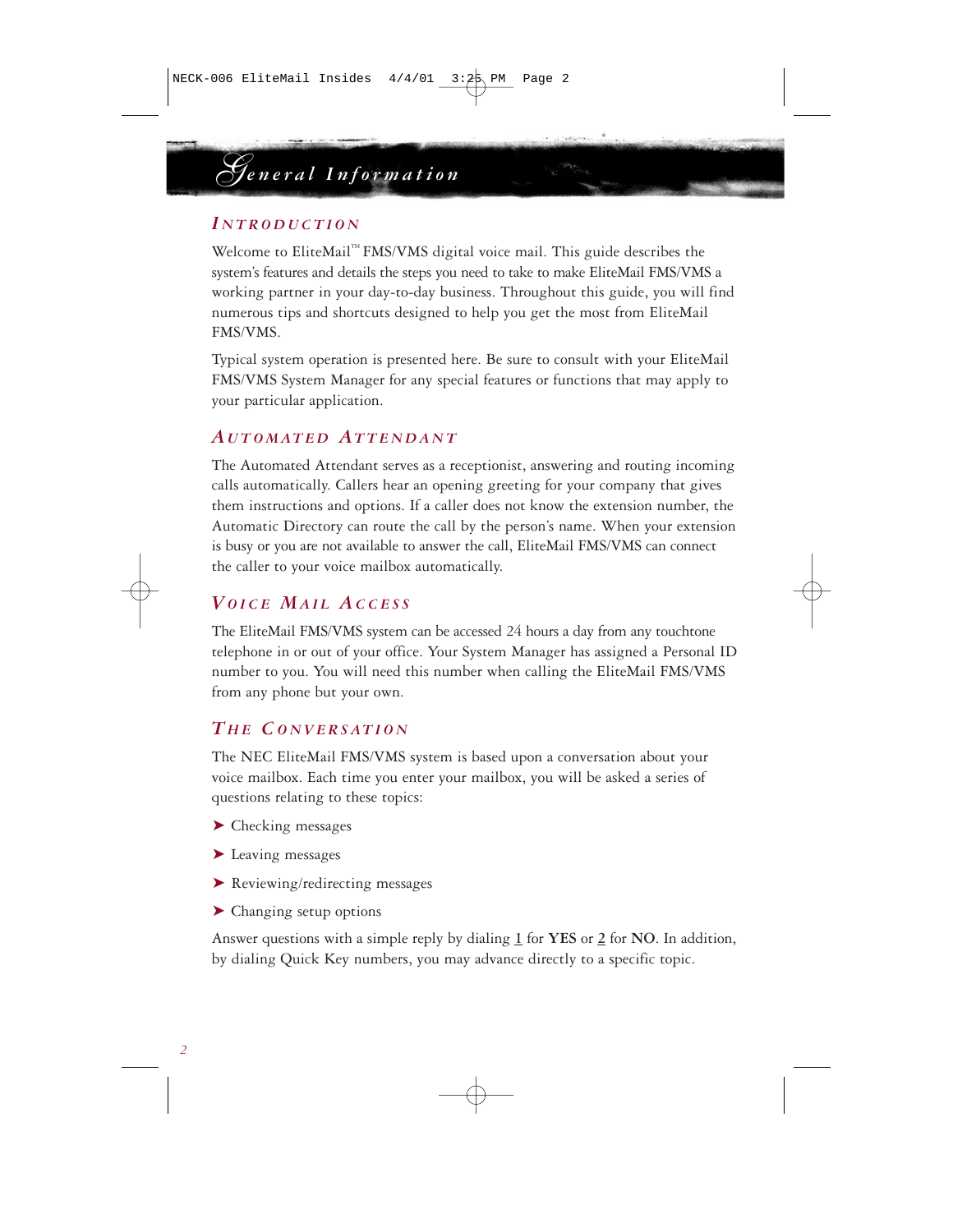### *S ETUP OPTIONS*

Once your mailbox has been opened, you may change various options, such as your Greetings, Message Groups, Transfer and Message Delivery Options and Personal Options.

# *VOICE MAIL MESSAGE I NDICATION*

Whenever there are new messages in your mailbox, an indication will be provided at your telephone:

| Multiline Display Telephone: | $Display = VM$ and number of new messages |
|------------------------------|-------------------------------------------|
| Multiline Telephone:         | Large LED $=$ Slow flashing red           |
| Single Line Telephone:       | MW Lamp = Steady red                      |

You may also instruct EliteMail FMS/VMS to call you at your home or pager.

## *A DVANCE DIALING*

At any time, you can "dial ahead" by entering a series of responses, even before hearing the entire question, to advance directly to the desired section of your voice mailbox quickly.

## *DISCONNECTING FROM VOICE MAIL*

When you have completed your voice mail session, dial **\* \* \*** to immediately disconnect the EliteMail FMS/VMS system or simply hang up. As an alternative, you will be given the option to return to your mailbox, access Setup Options or exit voice mail and dial an extension, if desired, after accessing various EliteMail FMS/VMS operations.

## *QUICK TRANSFER FEATURE*

The NEC EliteMail FMS/VMS systems simplify message taking by allowing you to transfer a call directly to a user's voice mailbox where they will hear the personal greeting and be prompted to leave a message.

# *LIVE RECORD FEATURE*

The Live Record feature is used to record a conversation in progress and then direct it to your own or another user's mailbox.

# *LIVE MONITORING*

Live Monitoring allows you to hear a message through the speaker of your phone as the message is being left by an outside caller.

# *CALLER ID*

The Caller ID feature lets you hear the phone number of an external caller when you retrieve your messages. You can also view the name or phone number of callers on the LCD panel of a Dterm Series E phone.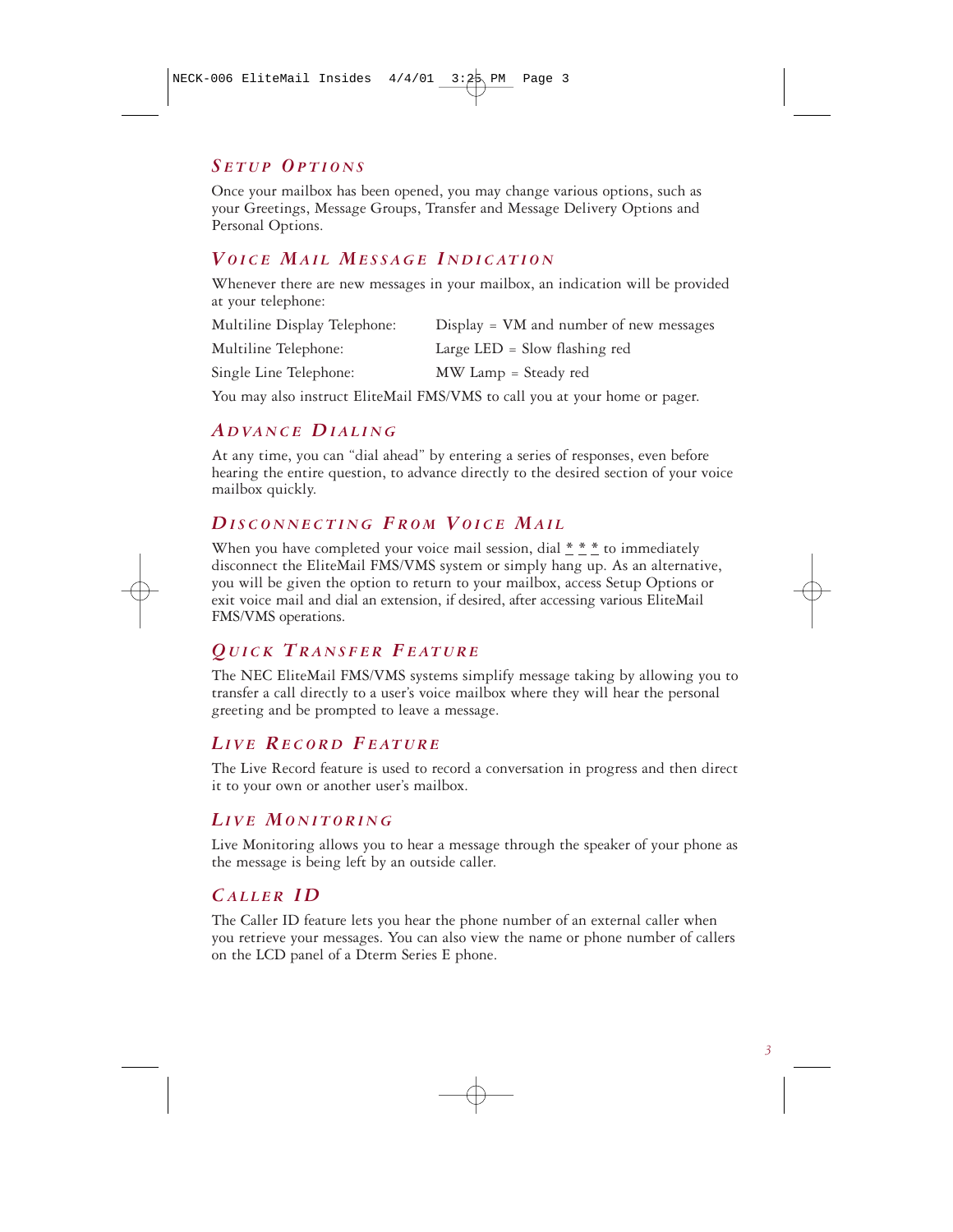*Getting Started*

When you call the EliteMail FMS/VMS system for the first time, you will be asked to personalize your mailbox. Doing this will open your mailbox and make it ready to use.

## *E NTERING YOUR MAILBOX*

- ➤ Lift handset.
- ▶ Dial EliteMail FMS/VMS.
- ➤ Dial your Personal ID, if necessary (typically 9 + your extension number).
- ➤ Follow prompts to accomplish the following steps.
- ➤ Dial **1** for **YES** or **2** for **NO** to confirm each entry.

### *RECORD YOUR NAME*

- ▶ Record your first and last name.
- ➤ Dial **\*** to end recording and review your name recording.
- ➤ Dial **1** to re-record, otherwise dial **2**.

## *S PELL YOUR NAME*

➤ If requested, spell the first 3 letters of your *last name* by dialing the corresponding numbers on your telephone dialpad.

### *C HOOSE YOUR DIRECTORY LISTING STATUS*

➤ Dial **1** for **YES** or **2** for **NO** to choose whether or not you wish to be listed in the EliteMail FMS/VMS directory. It is recommended that you choose to be listed, as the directory lets outside callers reach you by your last name if they do not know your extension number.

### *RECORD YOUR O UTSIDE A N D I NTERNAL GREETINGS*

- ➤ Dial **1** for **YES** if you want to record different greetings for outside and internal callers, otherwise dial **2**.
- ➤ At the prompt, record an appropriate greeting to callers who reach your mailbox. Use the handset to record your name and a brief, descriptive message.
- ➤ Dial **\*** to end recording and review your greeting.
- ➤ Dial **1** to re-record, otherwise dial **2**.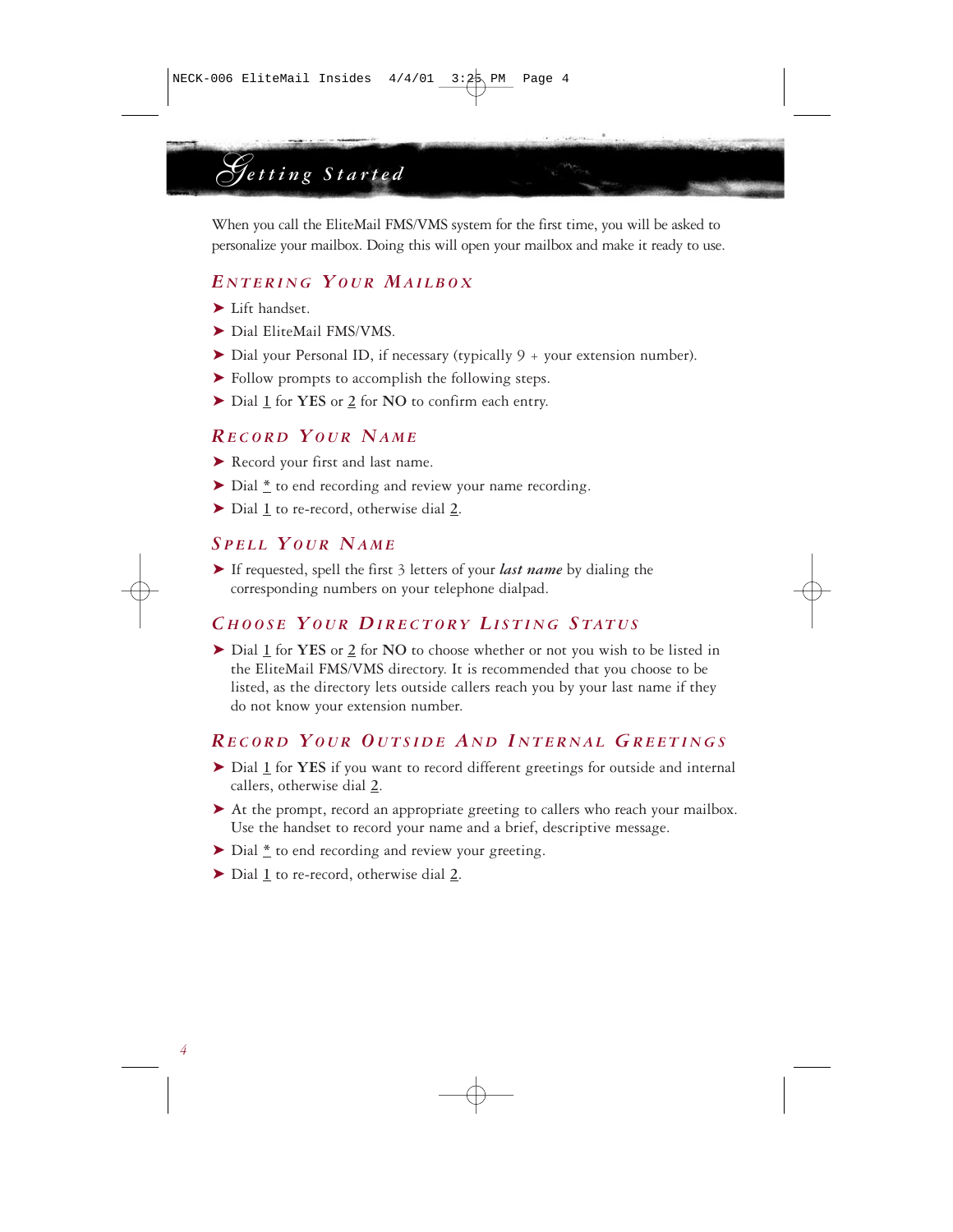### *S E T YOUR S ECURITY CODE*

- ➤ Dial **1** for **YES** if you wish to enter a Security Code to safeguard your mailbox from unauthorized access, otherwise dial **2**.
- ➤ Enter a Security Code of 3 to 10 digits via your telephone dialpad.
- ➤ Dial **\*** to complete code entry.
- ▶ Re-enter your security code, as prompted, for confirmation.
- ➤ Dial **\*** to complete code entry.

### *OPENING YOUR MAILBOX*

➤ Dial **1** to confirm your personalized settings and open your mailbox for use, otherwise dial **2**.

*NOTE: Your personalized settings can be changed at any time through Setup Options.*

### *S ETUP TIPS*

- **Keep your greetings current.** Change them as often as necessary. If your greetings are accurate, callers are more likely to leave a message.
- **Personalize your greeting.** Record your own greeting, include your first and last name and, if appropriate, your department. Callers hearing your voice feel more confident that you will receive their message.
- **You can have different greetings for outside callers and internal callers.** See "Changing Your Setup Options" to record an alternate outside greeting to use on special occasions, for example, when you will be out of the office.
- **Remember, EliteMail FMS/VMS tells you the day and time each message was left.** There's no need to ask callers to include this information in their message.
- **Encourage effective messaging.** Ask callers to leave relevant information so that your return call will be productive. When applicable, your greeting should include an alternate extension that may be dialed by someone needing immediate assistance.
- **Record a clear and audible greeting.** Initially, it may be helpful to write down your greeting. When recording, remember to speak in a normal voice directly into the handset.
- **Your security code protects your privacy.** Pick a security code that is easy for you to remember and hard for a stranger to guess. Shorter security codes are easier to enter, longer codes offer more protection. You can change or delete your security code from any touchtone telephone. If you forget your security code, ask your System Manager to delete your code and then immediately enter a new one.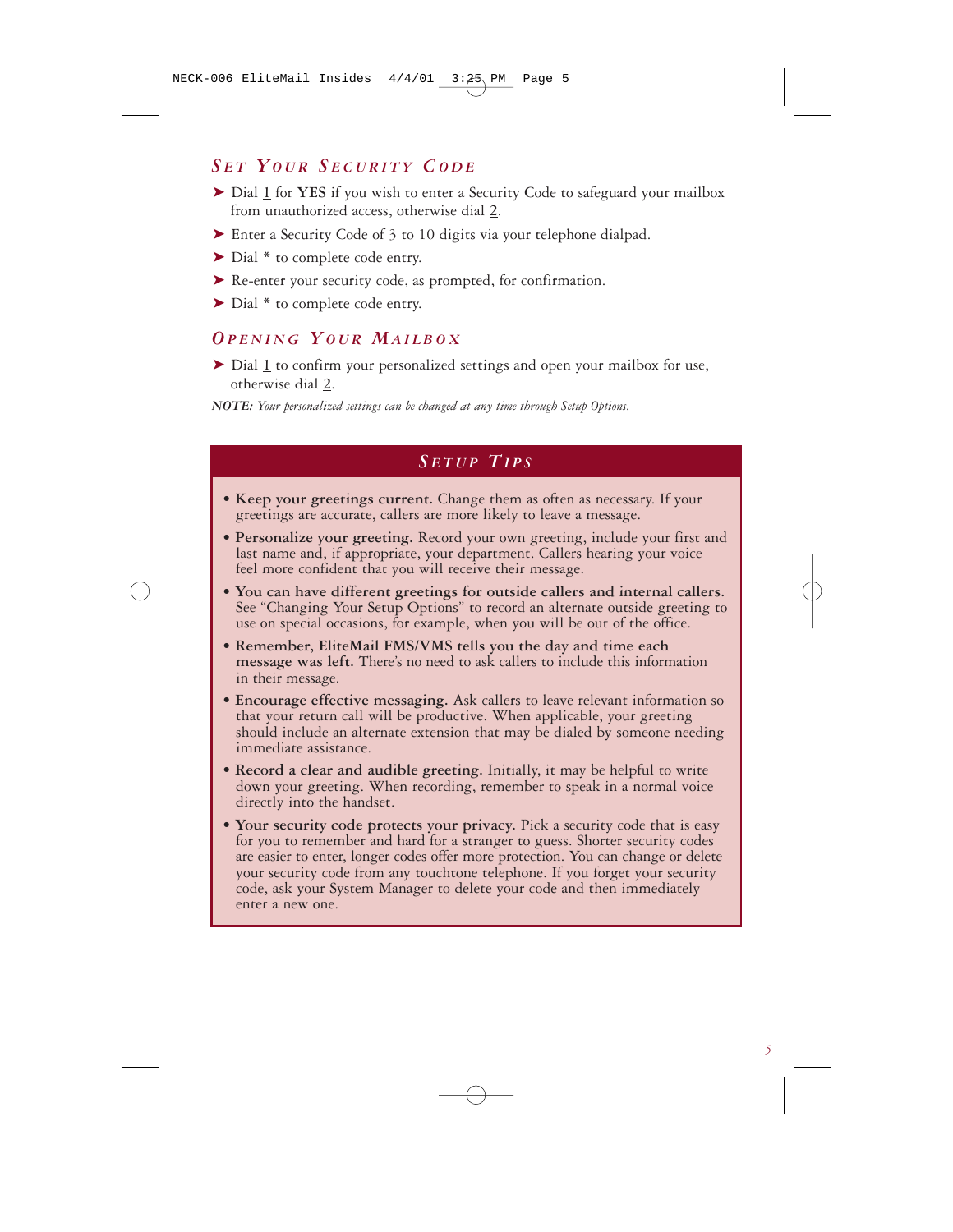# *CALL FORWARD B USY/NO A NSWER (CF B/NA)*

The most frequent method of utilizing voice mail is to have calls forwarded to your mailbox when you are busy on another call or are away from your phone. To forward your telephone:

*Call Foward Settings*

- ➤ Dial the Call Forward Busy/No ➤ Dial the Call Forward Busy/No. Answer set code **43**. Answer cancel code **44**.
- ► Dial EliteMail FMS/VMS. ► Replace handset.
- *SET CANCEL*
- ► Lift handset; hear ICM dial tone. ► Lift handset; hear ICM dial tone.
	-
	-

▶ Replace handset.

*NOTE: A CF B/NA key may be assigned in system programming to set/cancel this feature. A lit LED may indicate that CF B/NA is set. When setting Call Forward Busy/No Answer, a destination station must be entered.*

### *CALL FORWARD AL L CALLS (CFA)*

When you plan on being away from your phone for an extended period of time, you can have all of your calls routed directly to your mailbox. To forward your telephone:

- ➤ Press **Feature** (Do not lift handset). ➤ Press **Feature** (Do not lift handset).
- code **60**. code **69**.
- ➤ Dial EliteMail FMS/VMS. ➤ Press **Feature**.

### *SET CANCEL*

- 
- ➤ Dial the Call Forward All set ➤ Dial the Call Forward All cancel
	-

➤ Press **Feature**.

*NOTE: A CFA/DND key may be assigned in system programming to set/cancel this feature. A lit LED may indicate that Call Forward All/Do Not Disturb is set. When setting Call Forward All, a destination station must be entered.*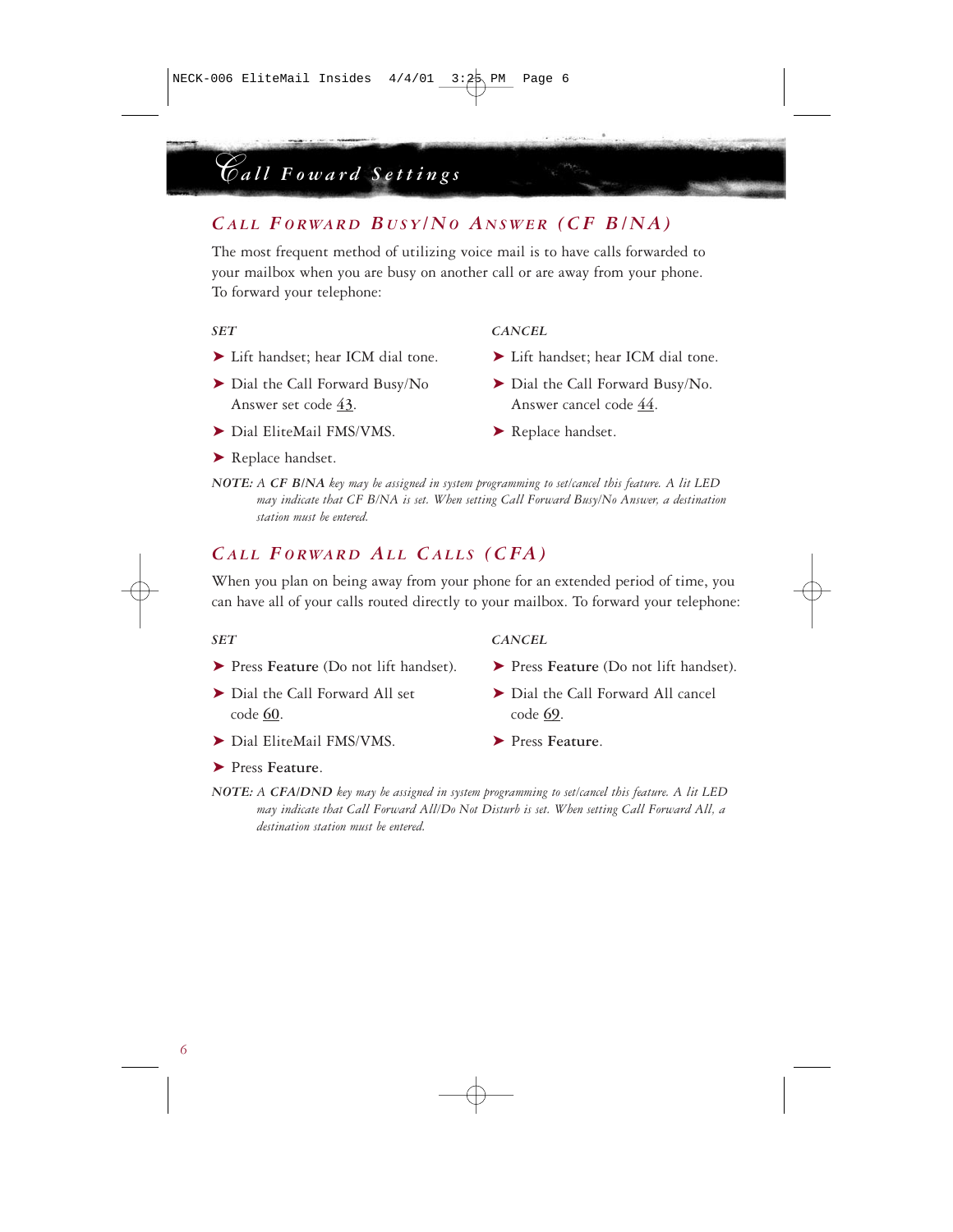# *Calling Your Voice Mailbox*

**Use this simple procedure every time you wish to access your Voice Mailbox.**

- ➤ Lift handset *OR* press **Speaker**.
- ▶ Dial EliteMail FMS/VMS; wait for answer.

*NOTE: The EliteMail FMS/VMS extension number may be assigned to a One Touch key or Feature Access key.*

**When calling from** *your* **telephone:**

➤ Dial your Security Code, if prompted.

**When calling from** *another* **telephone:**

- ➤ Dial **\* 2 #** to start the main greeting. If using softkeys, dial **# \* 2 #.**
- ➤ Dial your Personal ID (typically **\_9** + your extension number).
- ➤ Dial your Security Code, if prompted.

### **When calling from outside:**

- ➤ Dial your Personal ID (typically **\_9** + your extension number).
- ➤ Dial your Security Code, if prompted.
- ➤ Respond to each question by dialing **1** for **YES** and **2** for **NO**

**OR** use **Quick Keys** to step ahead to a specific topic.



| 4      | to check new messages        |
|--------|------------------------------|
| 5      | to leave messages            |
| 6      | to review messages           |
| $\tau$ | to change your setup options |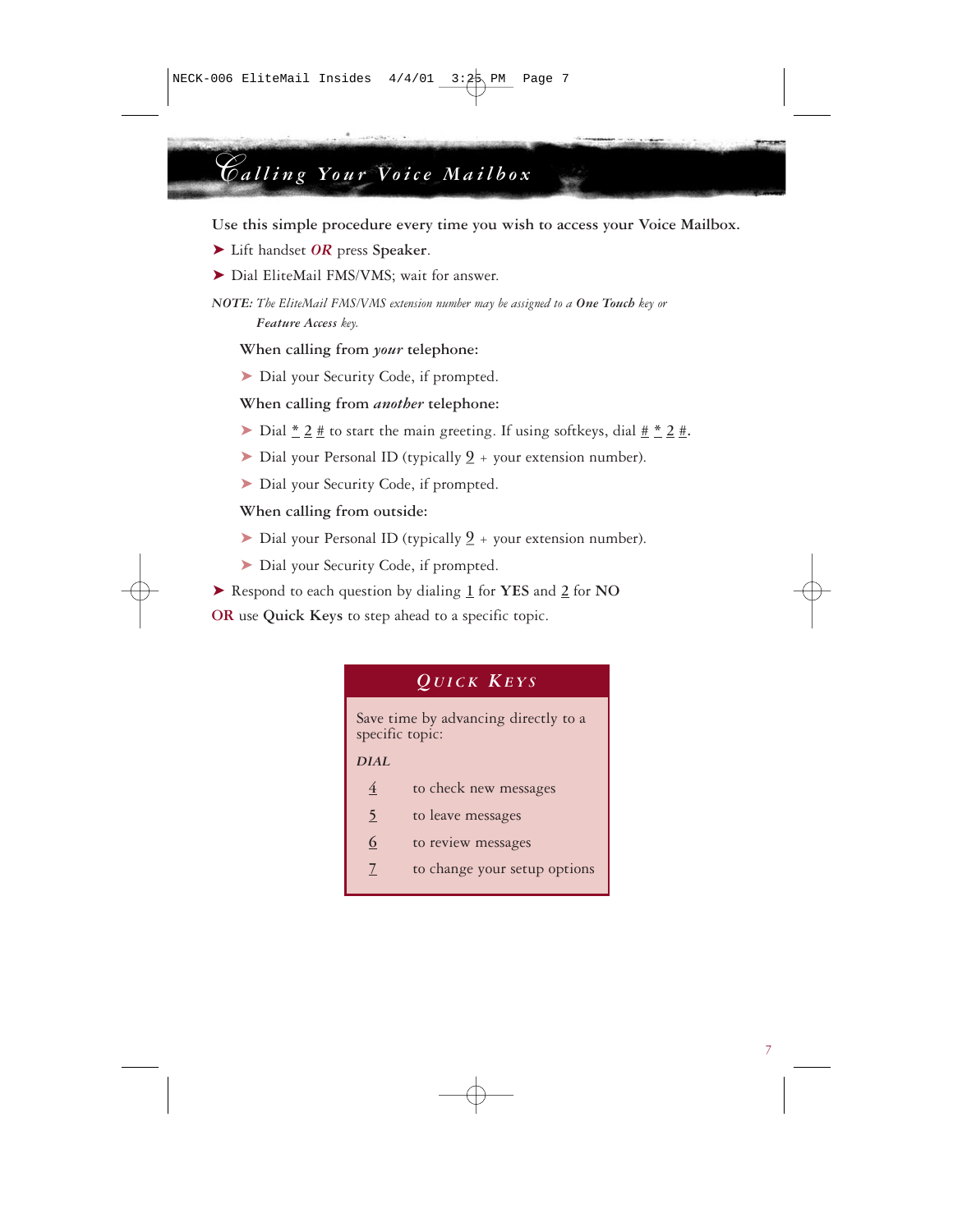# *Checking Messages QUICK KEY 4*

Call your mailbox for new messages when you receive a Voice Mail message indication.

- ➤ Dial **1** for **YES** when asked, *"You have \_\_\_ new messages. Would you like to hear them?"*
- ➤ Messages marked "Urgent" are played first.
- ➤ Messages from outside callers are played in the order received.
- ➤ Messages from other EliteMail FMS/VMS users are sorted by sender. At the tone you may record a reply, otherwise dial **2**.
- ➤ The day and time recorded is announced at the end of each message.

While listening to a message, you can:

- ➤ Dial **\*** to skip the message and save it as "new".
- ➤ Dial **#** to repeat the entire message.
- ➤ Dial **1** to advance to the end of the message.
- ➤ Dial **2** to redirect and/or archive (save) the message.
- ➤ Dial **5** to change playback volume.
- ➤ Dial **7** to repeat the previous 3 seconds of the message.
- ➤ Dial **8** to pause message playback. (Dial **8** again to resume message playback.)
- ▶ Dial <u>9</u> to advance 3 seconds within the message.
- $\triangleright$  Dial  $\underline{0}$  to hear caller ID information. (Dial  $\underline{4}$  to repeat information. Dial  $\underline{*}$  to skip to the end of caller ID information.)
- *NOTE 1: NEW messages are those you haven't yet heard. A NEW message will not be deleted until you've had the opportunity to listen to it.*
- *NOTE 2: Messages are OLD once you hear them through to the recorded day and time. OLD messages are typically deleted at midnight of the day received unless they have been archived.*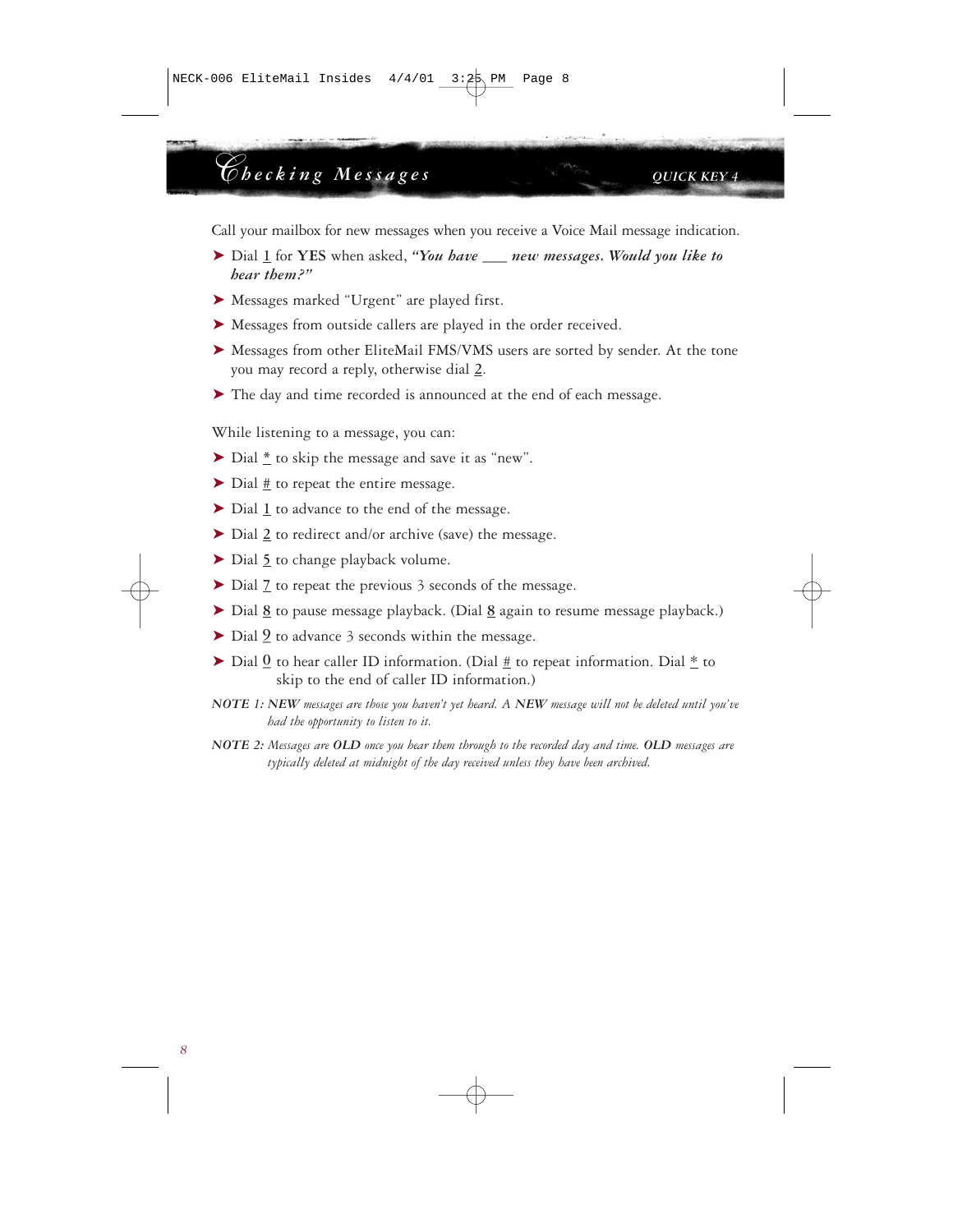# *Leaving Messages QUICK KEY 5*

Send messages to other EliteMail FMS/VMS users directly from your mailbox.

- ➤ Dial **1** for **YES** when asked, *"Would you like to leave any messages?"*
- ➤ Dial the first 3 letters of the *name* of the person or the group you want to send a message to  $OR$  dial  $##$  and the mailbox number.
- ➤ Dial **1** to confirm, otherwise dial **2**.
- ➤ Record your message at the beep.
- ➤ Dial **\*** to end recording, otherwise dial **#** to re-record.
- ➤ Dial **1** for **YES** for Special Delivery options, otherwise dial **2**.

*NOTE: Dial # # to switch between choosing by mailbox number or by name.*

### *S PECIAL DELIVERY OPTIONS*

**When you leave a message, you can mark it for special delivery. There are four special delivery options available:**

| Urgent                                                                         | Heard first before regular messages.                                  |
|--------------------------------------------------------------------------------|-----------------------------------------------------------------------|
| Private                                                                        | Cannot be redirected.                                                 |
| <b>Return Receipt</b>                                                          | EliteMail FMS/VMS tells you when the person has<br>heard the message. |
|                                                                                | Future Delivery The message is sent at the time and day you specify.  |
| You can mark a message for more than one special delivery option. You can also |                                                                       |

change or add to the special delivery settings of a message you've already sent.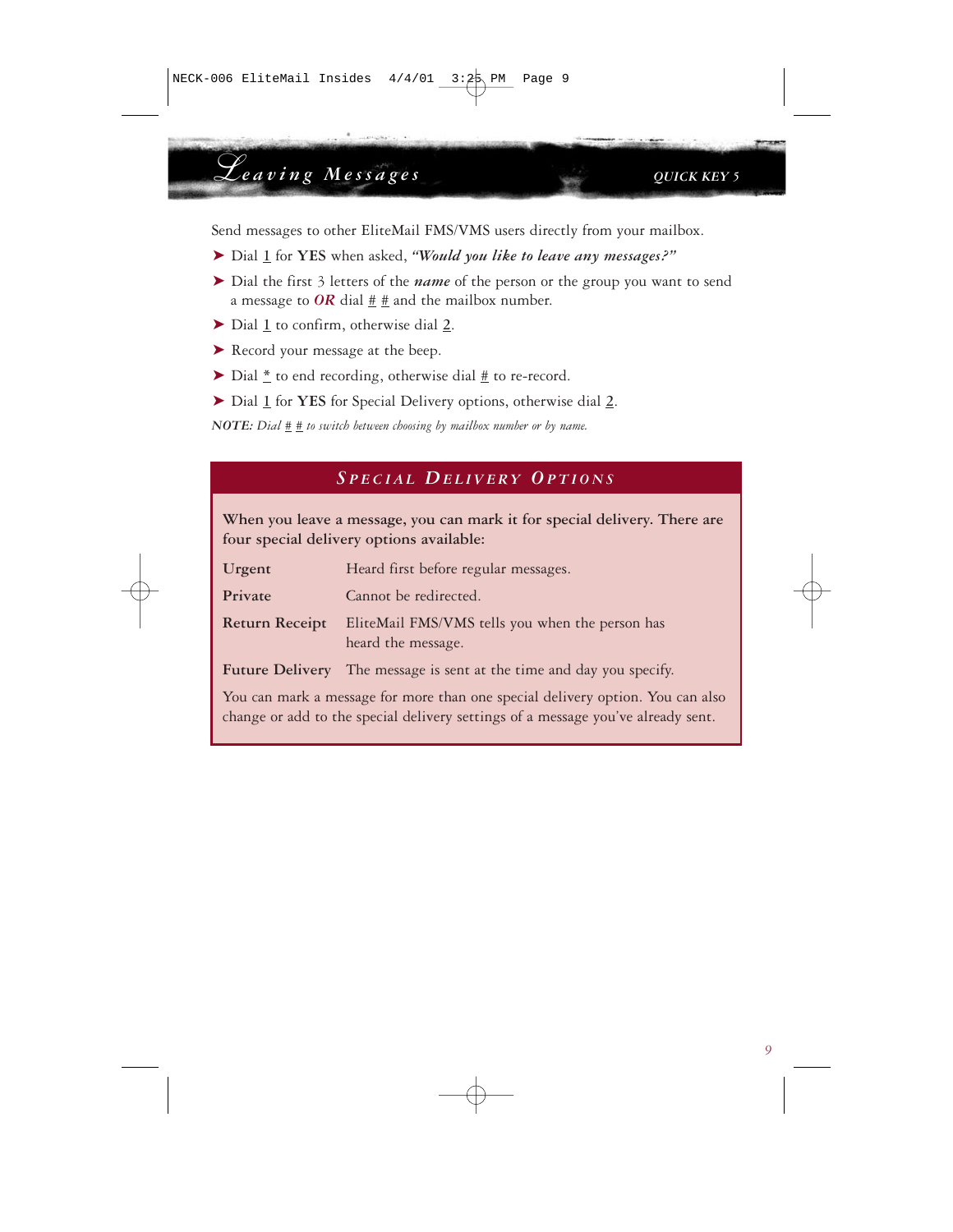### *MESSAGING TIPS*

- If you are unsure of the spelling of the first 3 letters of the person's name, use a "Wildcard Key," typically 1 or 0, in place of one or more letters. This "wildcard" matches any letter.
- While recording a message, dial # to erase your message and begin again.
- Always try to leave a concise and structured message. Include the purpose of your call, the information required, or any information needed to get an answer – not just a return phone call.
- Leave fellow EliteMail FMS/VMS users a message from within your own mailbox. When they listen to your message, EliteMail FMS/VMS will automatically prompt them to send you a reply. This saves time and almost always guarantees a response.
- The EliteMail FMS/VMS sorts messages in a message stack. It plays all urgent messages first, then all regular messages. It also sorts your messages by sender. Use Special Delivery Options when appropriate.
- To cancel a message that has not yet been received, begin to send the person or group another message. The EliteMail FMS/VMS system will tell you that your last message hasn't been heard, and offers you the option to cancel it.
- If you often send messages to the same group of people, see *"Changing Your Setup Options"* to create your own message groups.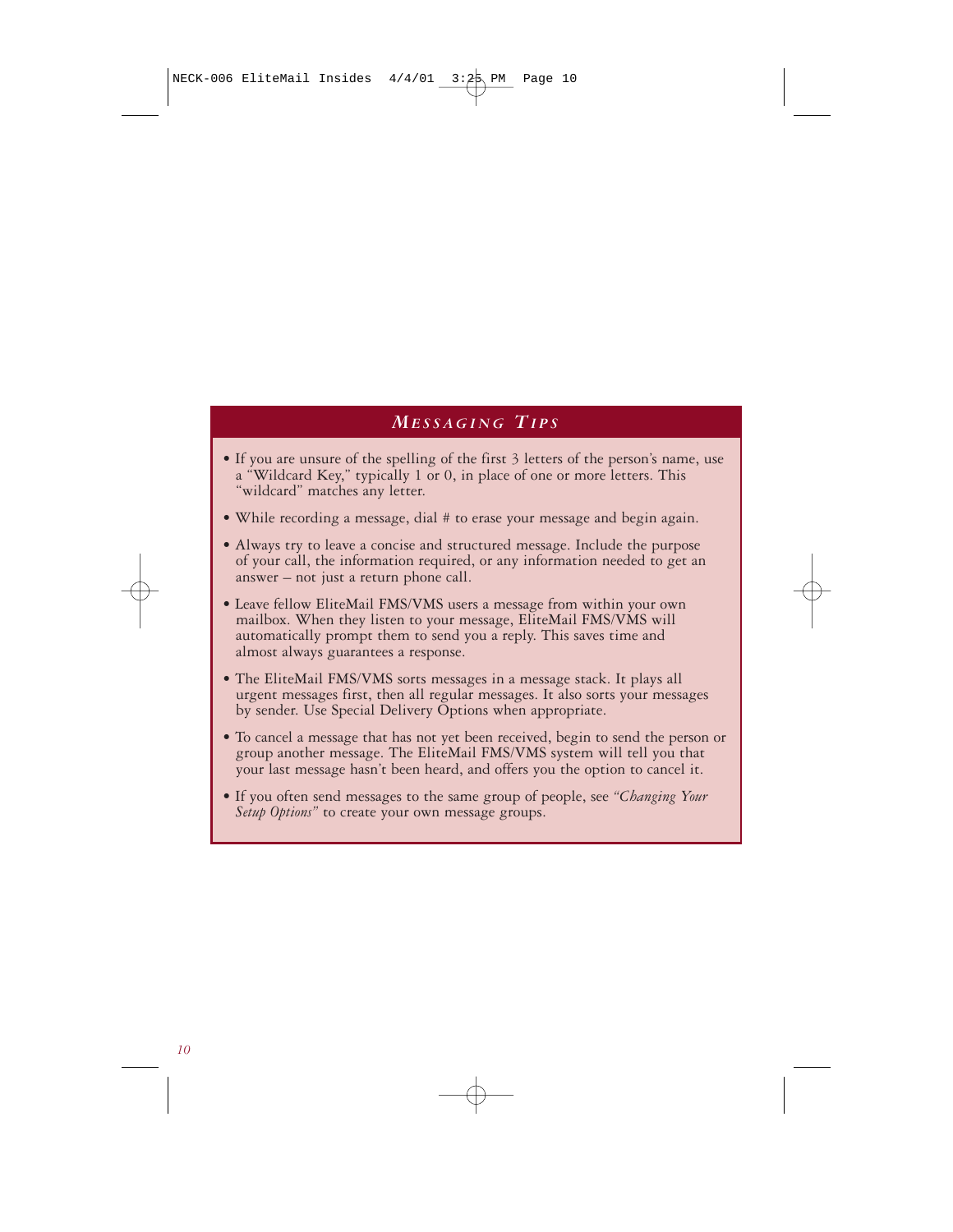Messages you've already listened to (old messages) can be reviewed for a short while (typically until midnight), be redirected to another mailbox or archived for a longer time.

### *REVIEW*

- ➤ Dial **1** for **YES** when prompted *"You have \_\_\_ messages to review. Would you like to check them?"*
- ➤ Listen to old messages followed by day and time recorded.

### *REDIRECT (COPY TO A NOTHER MAILBOX )*

- ➤ Dial **2** while listening to a new or old message.
- ➤ Dial **1** for **YES** to **Redirect** the message being reviewed.
- ➤ Dial the mailbox or group to receive the redirected message. (For more details, see *Leaving Messages*.)
- ➤ Dial **1** to confirm your entry.
- ➤ Dial **1** for **YES** if you want to record an introduction, otherwise dial **2**.
- ▶ Record your introduction when prompted.
- ➤ Dial **\*** to end recording.
- ➤ Dial **1** for **YES** to set Special Delivery options, otherwise dial **2**.
- ➤ Dial **1** for **YES** to redirect the message to an additional mailbox, otherwise dial **2**.

### *ARCHIVE (SAVE )*

- ➤ Dial **1** for **YES** to Archive the new or old message being reviewed.
- *NOTE 1: You can redirect the same message as many times as you wish.*
- *NOTE 2: Once you listen to an old or archived message, you must archive it again to keep it from being deleted immediately.*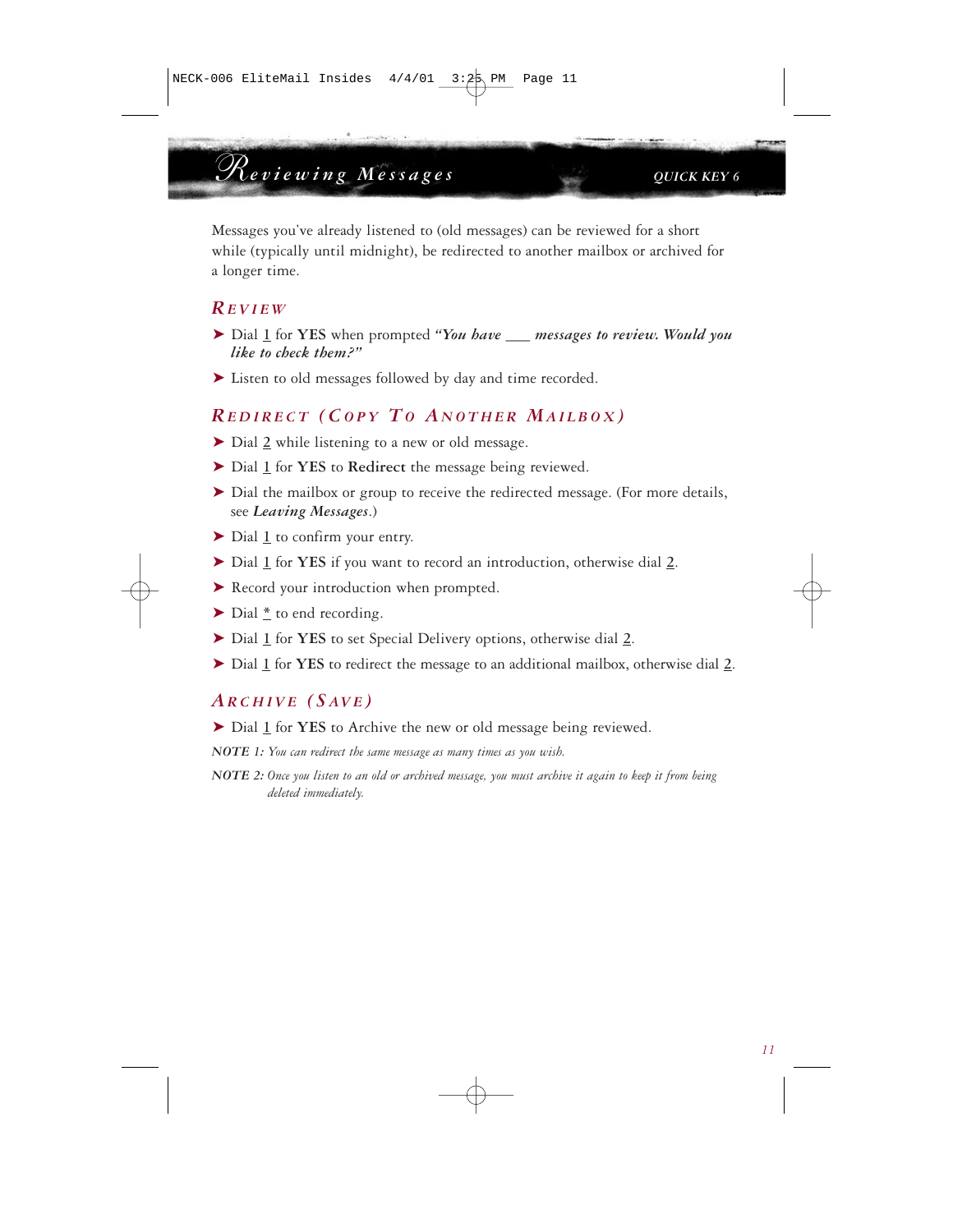# *KEEPING YOUR MAILBOX C URRENT*

Review and revise your Setup Options on a regular basis.

### *GREETINGS*

- You can review the greetings you have recorded for internal and outside callers. Greetings can be re-recorded at any time.
- An alternate greeting can be recorded and selected to accommodate special situations such as when you are out of the office.

### *MESSAGE GROUPS*

- You can create your own message groups. When you send a message to a group, the message is sent to all members of that group.
- A group can be private or open, allowing only you or all users to send messages to the group.
- Use group maintenance features to list groups and members, add or delete members and delete established groups.

### *TRANSFER A N D DELIVERY OPTIONS*

Callers may be transferred and messages may be delivered to you in a variety of ways. Discuss available options with your system manager.

- Call Transfer enables callers to be automatically directed to your extension or another programmed telephone number.
- When Call Screening is on, EliteMail FMS/VMS will ask the caller's name, ring your extension, tell you the caller's name, and ask if you want to take the call or direct the caller to your voice mailbox.
- When your line is busy and the Call Hold option is on, callers will be advised of the number of calls holding and be given the option to hold or leave a message in your mailbox.
- When a new message has arrived in your mailbox, you will receive an indication at your telephone. Depending on your schedule, you may also program the system to alert you at additional numbers (home phone, pager or spare phone).

### *PERSONAL OPTIONS*

• Access Personal Options to review or change your Security Code, Recorded Name, Spelled Name and Directory Listing Status.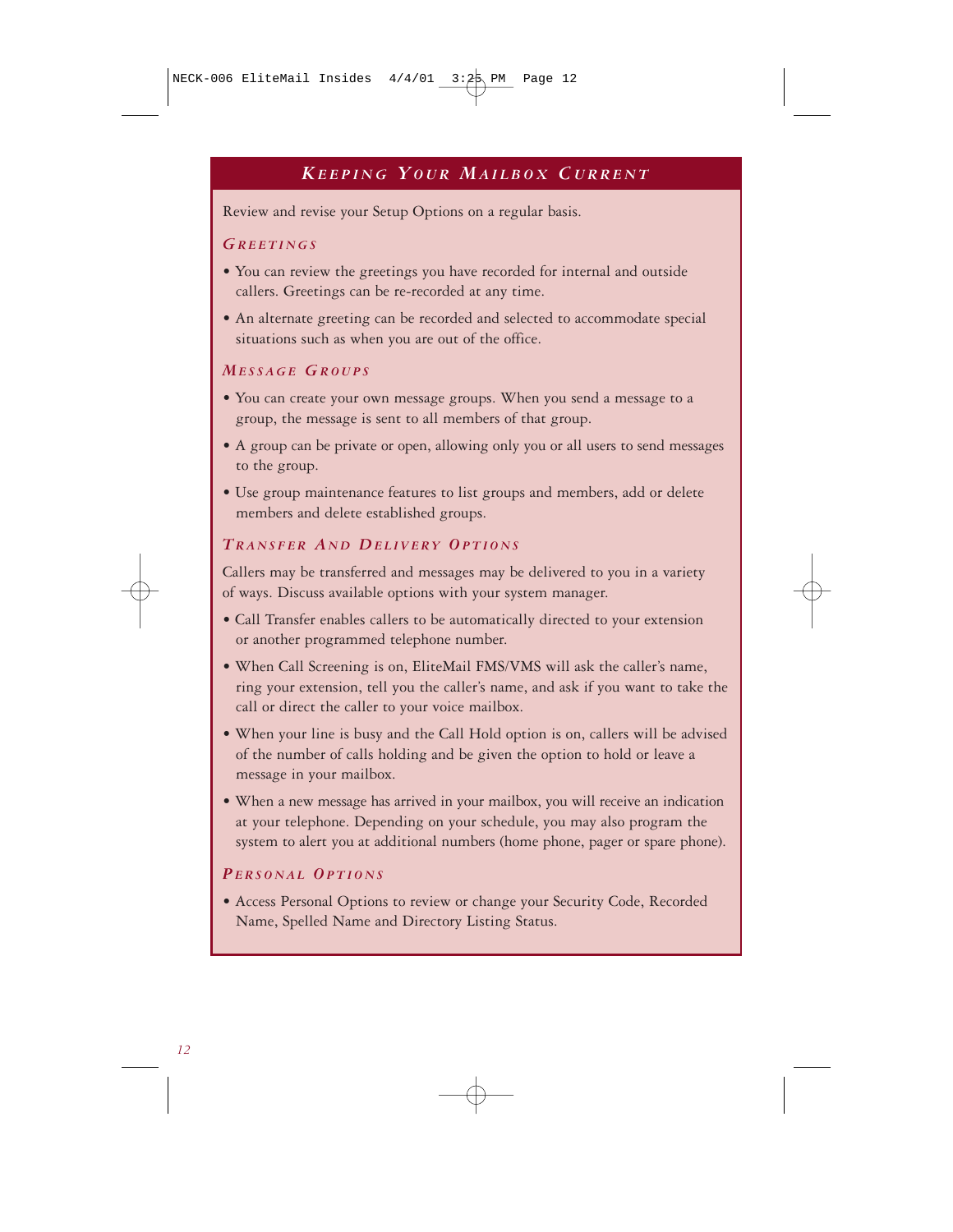# *Changing Your Setup Options QUICK KEY 7*

You may personalize your mailbox to accommodate your current schedule or plans by changing your Setup Options.

- ➤ Dial **1** for **YES**, when asked *"Would you like to access Setup Options?"*
- ➤ Follow prompts to change the desired Setup Option.

### *"Would you like to change your Greetings?"*

- ➤ Dial **1** for **YES** to change your **Greetings**.
- ➤ Listen to the playback of your current outside greeting.
- ➤ Dial **1** for **YES** to switch between standard and alternate greetings, otherwise dial **2**.
- ➤ Dial **1** for **YES** to record a new greeting, otherwise dial **2**.
- ➤ Using the handset, begin recording at the beep.
- ➤ Dial **\*** to end recording and review greeting.
- ➤ Dial **1** to re-record, otherwise dial **2**.
- ▶ Repeat for internal greeting.

### *"Would you like to change your Groups?"*

- ➤ Dial **1** for **YES** to change your **Groups**.
- ➤ Dial **1** for **YES** when asked to create a new group, otherwise dial **2** to access group edit, list and delete options.
- ➤ Dial the first 3 letters or digits of the group's name or number.
- ➤ Dial **1** to change group name or number, otherwise dial **2**.
- ➤ Using the handset, record a group name.
- ➤ Dial **\*** to end recording.
- ➤ Dial **1** to change group name, otherwise dial **2**.
- ➤ Dial **1** to create an open group or dial **2** for a private group.
- ➤ Add members to the group by dialing name or extension number.
- ➤ Dial **1** to confirm and add member to group.
- ➤ Dial **\*** after all members are added.
- ➤ Dial **1** to record a message for this group now, otherwise dial **2** to continue group maintenance options.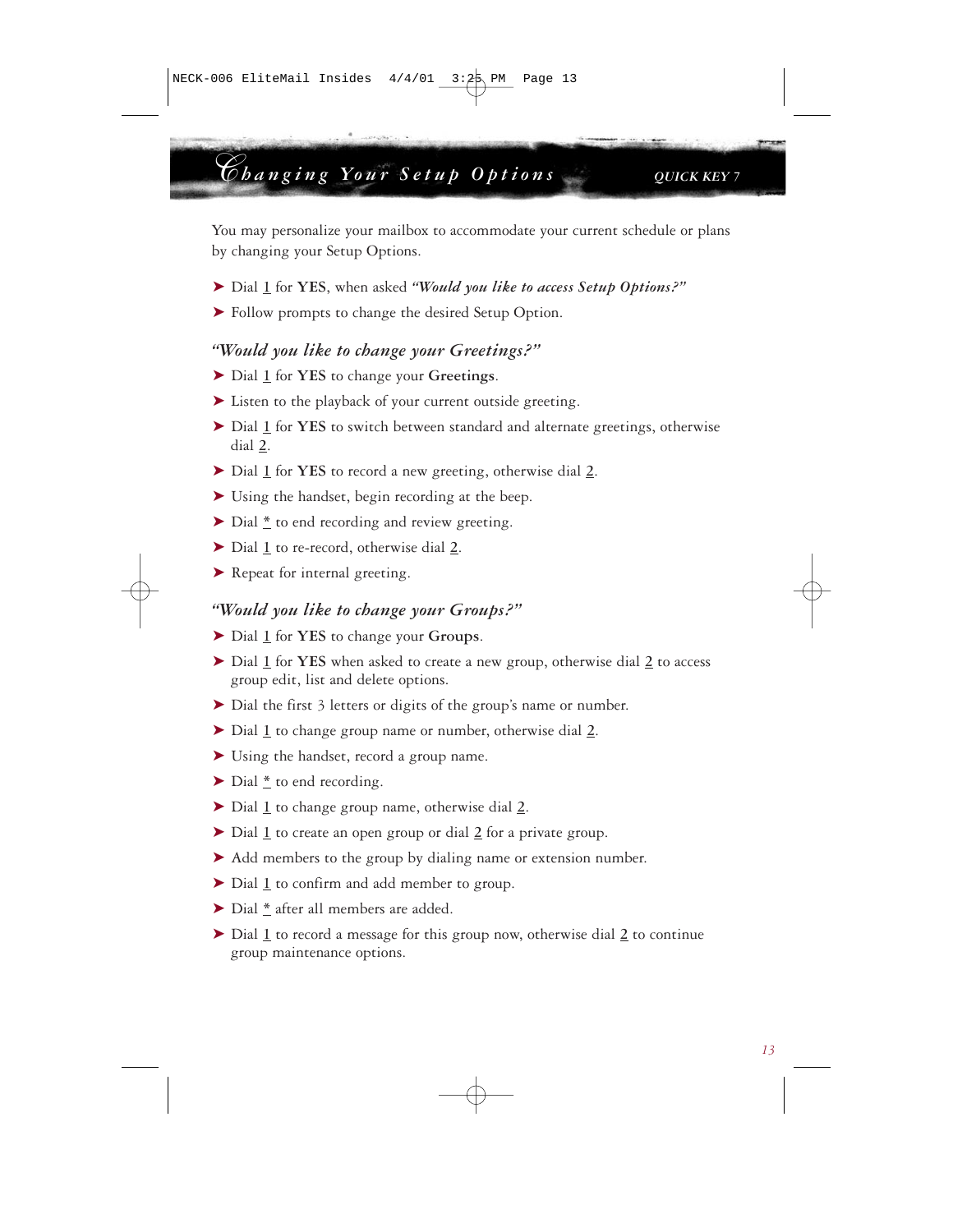### *"Would you like to change your Transfer and Delivery Options?"*

➤ Dial **1** for **YES** to change your **Transfer or Delivery Options**.

### *CALL TRANSFER S ETTING*

- ➤ Dial **1** to change your Call Transfer setting, otherwise dial **2** to advance to Message Delivery Options.
- ➤ Dial **1** to turn Call Transfer on and leave it on, otherwise dial **2** to advance to Message Delivery Options.
- ➤ Listen to the phone number your calls are currently being transferred to.
- ➤ Dial **1** and enter a new phone number (up to 9 digits), otherwise dial **2** to leave the current setting.
- *NOTE 1: If Call Transfer to your work phone is OFF, calls are sent directly to your voice mailbox. When Call Transfer to your work phone is ON, calls are first directed to your extension. Electra Elite Call Forward settings will then apply.*
- *NOTE 2: For Call Screening and Call Hold features to operate, Call Transfer must be turned on and these features must be assigned by the System Manager.*

### *CALL SCREENING*

- ➤ Dial **1** to turn on Call Screening, or dial **2** to turn it off.
- *NOTE: When you answer your phone and Call Screening is turned on, you will hear a beep and announcement "Call from (caller's name)." Dial 1 to take the call or 2 to transfer the caller to your mailbox.*

## *CALL HOLD*

- ➤ Dial **1** to turn on Call Hold or dial **2** to turn it off.
- *NOTE: If Call Hold is turned on and your line is busy, a caller is prompted to hold or leave a message. The system will tell the caller how many calls are already holding.*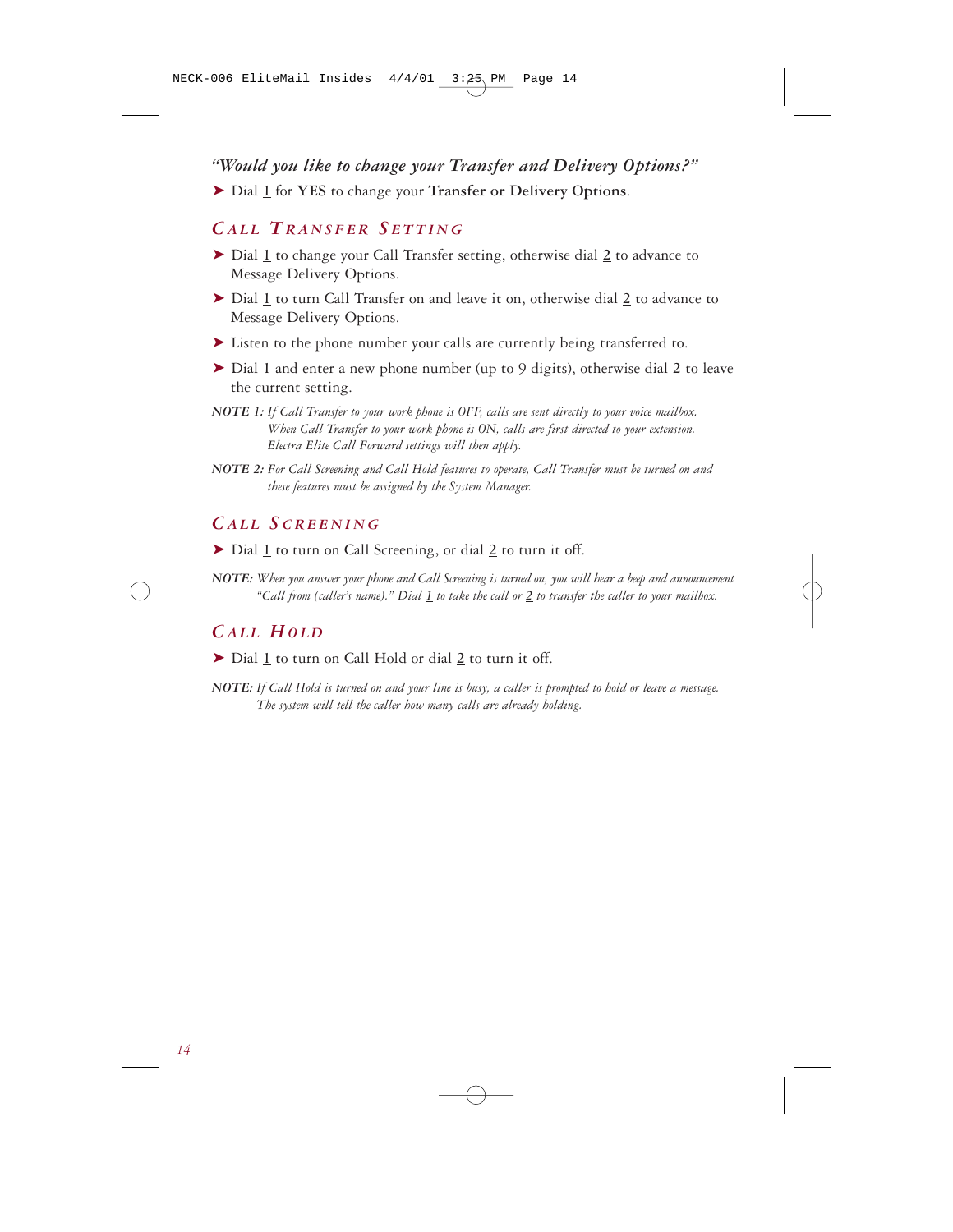### *MESSAGE DELIVERY OPTIONS*

- ➤ Dial **1** for **YES** or **2** for **NO** to set Message Delivery to your work phone, home phone, pager or spare phone.
- ➤ Enter and confirm the telephone number.
- ➤ Enter and confirm the Message Delivery Schedule (time and days).

|  | Pager From To On: UMTWHFS |
|--|---------------------------|
|  |                           |

*NOTE 1: Message Delivery schedules may overlap.*

*NOTE 2: It is not necessary to dial a trunk access code (i.e. 9) when entering an outside telephone number.*

*NOTE 3: When a pager number is programmed, the Live Record Urgent Page feature will override your Pager Message Delivery Schedule and turn delivery to your pager on or off.*

### *"Would you like to change your Personal Options?"*

- ➤ Dial **1** for **YES** to set your **Security Code**.
- ➤ Dial a new Security Code of 3 to 10 digits.
- ➤ Dial **\*** to complete code entry.
- ➤ Re-enter your security code, as prompted, for confirmation.
- ➤ Dial **\*** to complete code entry.
- ➤ Dial **1** for **YES** to change your **Name**.
- ➤ Dial **1** for **YES** or **2** for **NO** to change your **Recorded Name**, **Spelled Name** or **Directory Listing Status**.
- ➤ Enter and confirm new information.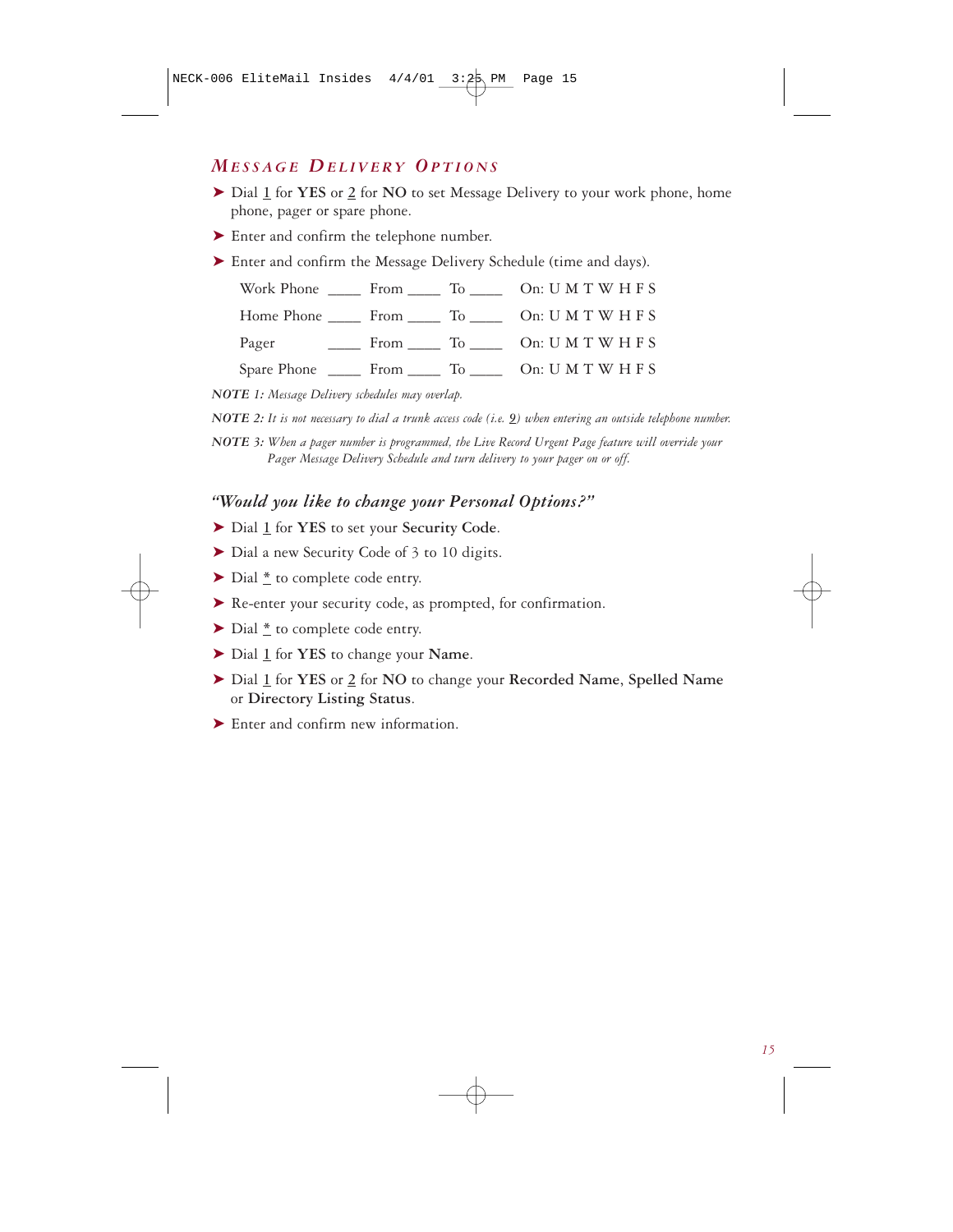# *Quick Transfer To Voice Mail*

When transferring a call to a user who is away from their phone, busy or declines a Voice Announcement, the Quick Transfer to Voice Mail feature simplifies and speeds message taking. You can easily redirect the call to the EliteMail FMS/VMS user's mailbox, where they will hear the personal greeting and be prompted to leave a message.

With an outside call in progress:

- ➤ Press **Transfer**.
- ➤ Dial station number or press programmed **DSS**.
- ➤ Determine called party is unavailable.
- ➤ Dial **7** to transfer call to the called party's mailbox.
- ▶ Replace handset immediately.

With a recall in progress:

- ➤ Press **Line** key.
- ➤ Press **Feature** and dial **86**.
- ▶ Replace handset immediately.

*NOTE: Your Quick Transfer Access Codes may differ from the above based on system programming.*

# *Transferring A Call Directly To A Voice Mailbox*

To simplify message taking, outside callers can be transferred directly into an EliteMail FMS/VMS user's mailbox, where they will hear the personal greeting and be prompted to leave a message.

With an outside call in progress:

- ➤ Press **Transfer**.
- ▶ Dial EliteMail FMS/VMS, wait for answer.
- ➤ Dial the mailbox number of the user the call is to be transferred to.
- ➤ Dial **2**.
- ▶ Replace handset immediately.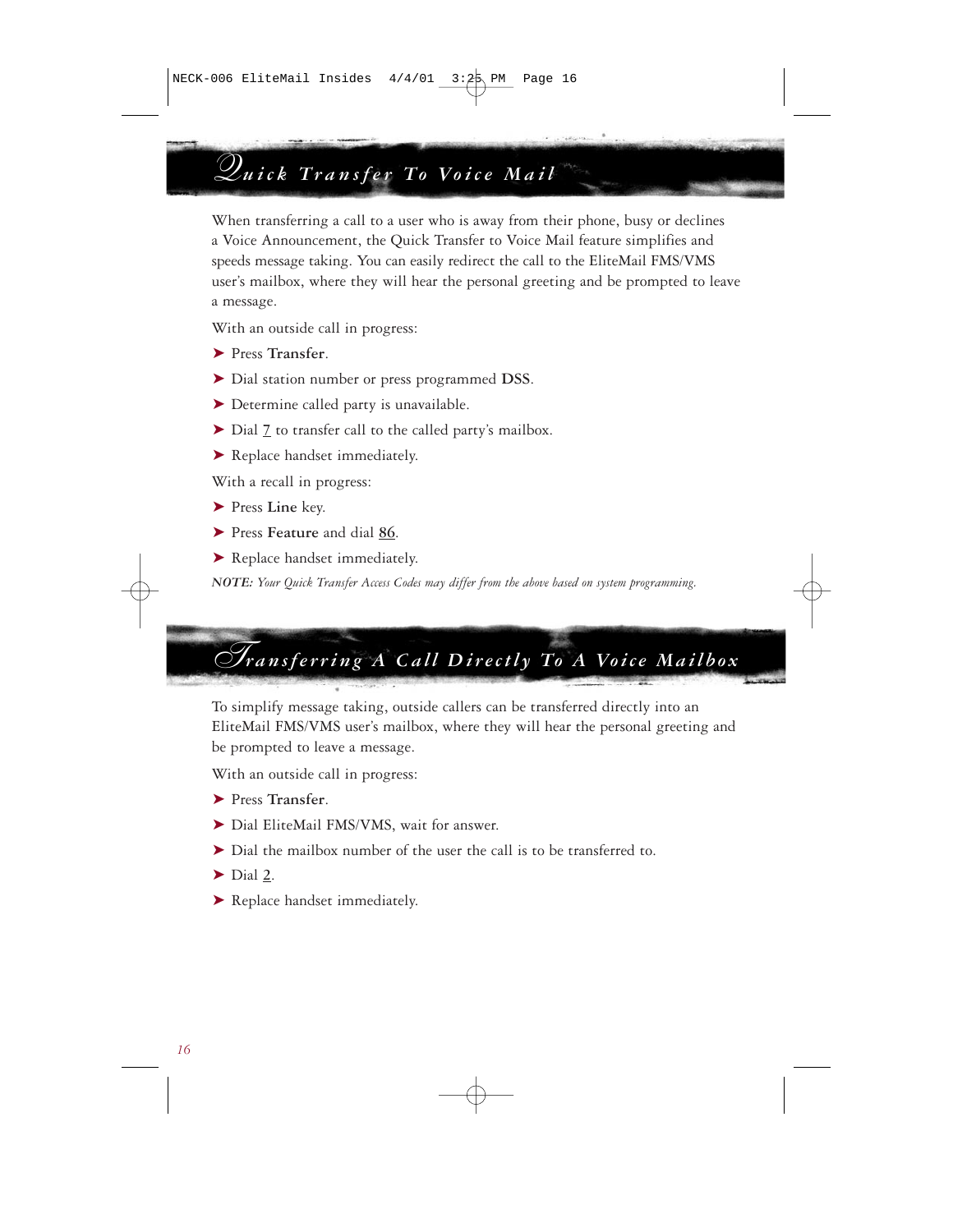# *Live Record*

Live Record allows you to record a conversation with an outside caller and direct it to your own or another user's mailbox.

With an outside call in progress:

- ➤ Press **Record** to begin recording the conversation.
- ➤ A tone burst may be provided and the **Record** key will light red to indicate that recording is in progress. Display telephones will indicate recording functions.
- ▶ Dial the mailbox number to which the recording should be addressed.
- ➤ Replace handset to terminate the call. The recording will be sent to the appropriate mailbox.
- *NOTE 1: The mailbox number may be dialed at any time during the conversation before the recording party releases the call. If a mailbox number is not entered, the recording will be sent to your mailbox.*
- *NOTE 2: If Automatic Recording is assigned, the recording begins immediately upon answering an outside call.*
- *NOTE 3: If a mailbox number has not been entered, and if Automatic Callback is assigned, EliteMail FMS/VMS will call you back to ask you if you want to delete the call, address it, add an introduction or send it.*
- *NOTE 4: To send a Live Recording to multiple mailboxes, first send the recording to your own mailbox and then redirect it accordingly.*

### *LIVE RECORD OPTIONS*

The following Live Record function keys may be programmed:

*PRESS*

| Pause              | To stop recording. Press Pause again to resume<br>recording.                                                                                                    |  |
|--------------------|-----------------------------------------------------------------------------------------------------------------------------------------------------------------|--|
| Re-Record          | To erase the Live Recording and automatically begin<br>re-recording. Enter a new mailbox number.                                                                |  |
| Erase              | To erase the Live Recording without interrupting your<br>conversation. Press Record and dial a mailbox number to<br>begin recording again.                      |  |
| End                | To terminate the recording and continue the conversation.                                                                                                       |  |
| Address            | To delete, address or record an introduction prior to ending a Live<br>Recording session.                                                                       |  |
| <b>Urgent Page</b> | Toggles Message Delivery on/off. After entering a mailbox<br>number, a * in the display will indicate that the Page Message<br>Delivery option is currently on. |  |

*NOTE: Consult your System Manager for additional information about using Live Record options.*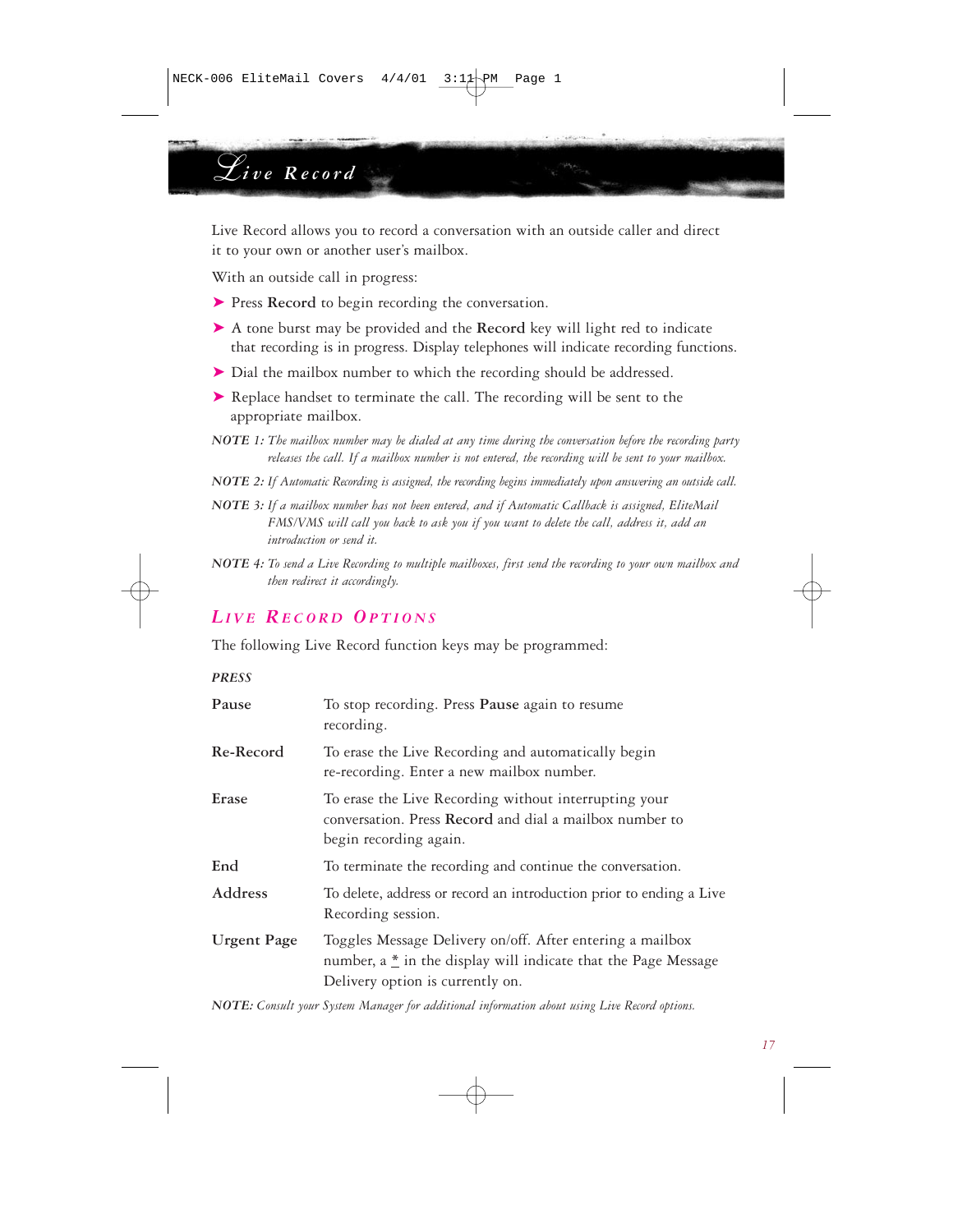# *Live Monitoring*

Live monitoring allows you to hear a message through the speaker of your phone as the message is being left by an outside caller. Only one call is monitored at a time, and live monitoring is available only when your phone is idle. New outside calls received during a live monitoring session are sent to your voice mailbox.

### *E NABLE LIVE MONITOR*

- ➤ Press **Live Monitor Feature Access** key.
- ➤ Dial station password. (Same as station lockout (password) code).
- ▶ Once Live Monitor is set the corresponding LED lights red.

*NOTE: By default, password is set at 0000000000 (10 zeros).*

### *LIVE MONITOR A CONVERSATION*

- ➤ A live monitoring session starts as an outside caller begins leaving a message for you. To be connected to the caller anytime during the live monitoring session, pick up the handset or press **Speaker**.
- ➤ When you connect to the caller during a live monitoring session, the portion of the message that was recorded before you connected is saved as a voice message in your mailbox.

# *Programming Live Record Function Keys*

## *FEATURE ACCESS KEYS O N E TOUCH KEYS*

- 
- ➤ Press **Redial**. ➤ Press **Redial**.
- ► Press Feature Access key to ► Press One Touch key to be be programmed. be programmed.
- 
- ➤ Dial **Function Code** (see next page). ➤ Dial **Function Code** (see next page).
- ➤ Press **Feature**. ➤ Press **Feature**.

- ➤ Press **Feature**. ➤ Press **Feature**.
	-
	-
- ► Dial 2. ► Dial 2.
	-
	-

*NOTE: Refer to the Electra Elite Multiline Telephone User Guide for additional information on programming Feature Access keys and One Touch keys.*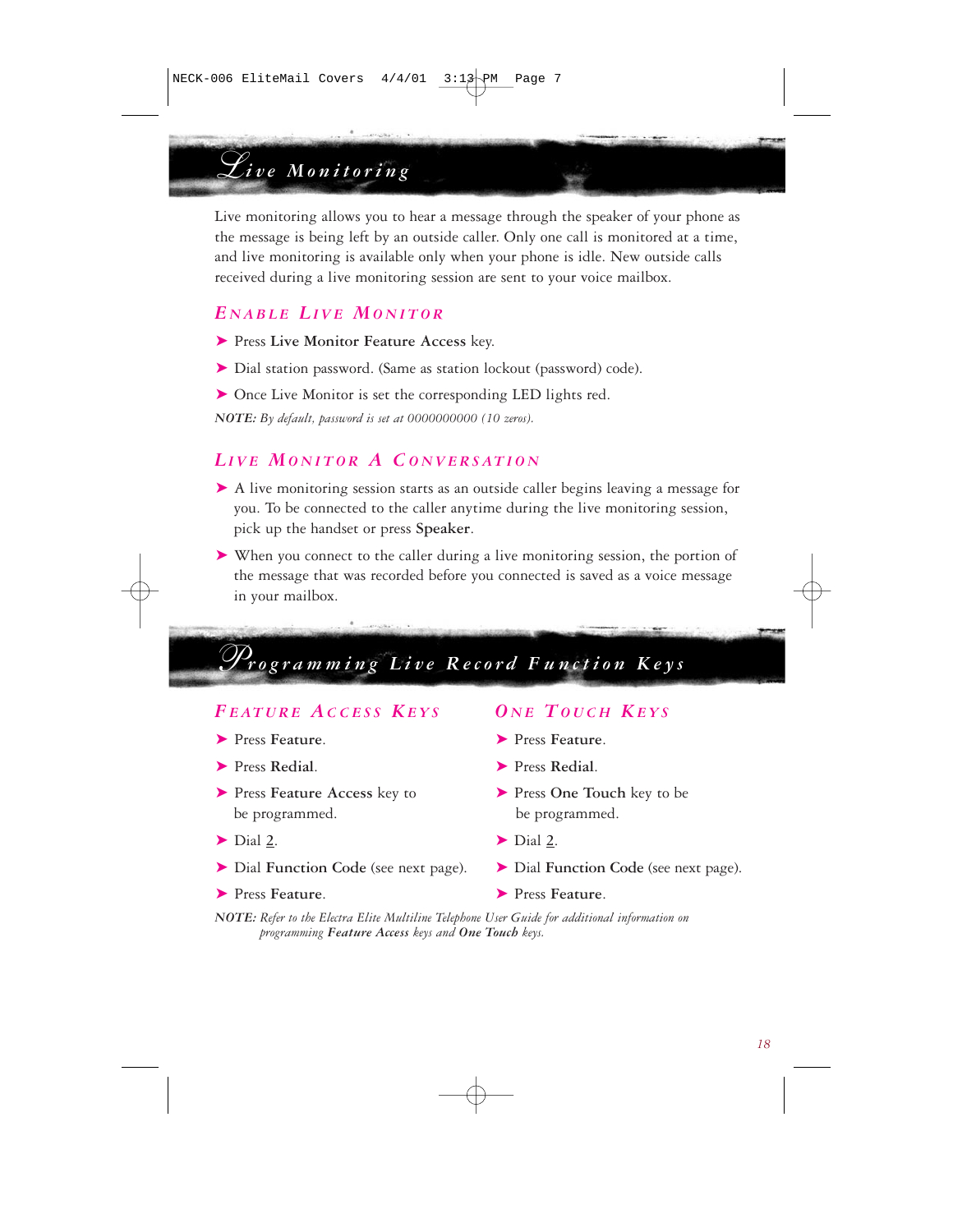| <b>MAIN MENU</b>                                                       |  | <b>GREETINGS</b>                                                                | EDIT GROUPS                                |  |  |  |
|------------------------------------------------------------------------|--|---------------------------------------------------------------------------------|--------------------------------------------|--|--|--|
| <b>Check New Messages</b><br>$\overline{4}$                            |  | Hear Current Greeting<br>$\overline{4}$                                         | Add Members<br>$\overline{4}$              |  |  |  |
| $\overline{2}$<br>Leave Messages                                       |  | $\overline{2}$<br>Switch Greetings                                              | Delete Members<br>$\overline{2}$           |  |  |  |
| Review Old Messages<br>6                                               |  | <b>Edit Standard Greeting</b><br>6                                              | 6<br>List Members                          |  |  |  |
| $\overline{L}$<br>Change Setup Options                                 |  | $\overline{Z}$<br>Edit Alternate Greeting                                       | $7\overline{ }$<br>Change Group Name       |  |  |  |
|                                                                        |  |                                                                                 |                                            |  |  |  |
|                                                                        |  |                                                                                 | <b>CHANGE TRANSFER</b>                     |  |  |  |
| <b>SETUP OPTIONS</b>                                                   |  | GROUPS                                                                          |                                            |  |  |  |
| Greetings<br>$\overline{4}$                                            |  | Create a Group<br>$\overline{4}$                                                | Change Phone Numbers<br>$\overline{4}$     |  |  |  |
| $\overline{2}$<br>Groups                                               |  | $\overline{2}$<br>Edit Your Groups                                              | $\overline{2}$<br>Call Screening On/Off    |  |  |  |
| Transfer & Delivery<br>$\underline{6}$                                 |  | $\underline{6}$<br>List Your Groups                                             | Call Holding On/Off<br>$6 \overline{6}$    |  |  |  |
| $\overline{Z}$<br>Personal Options                                     |  | $\overline{Z}$<br>Delete a Group                                                | <b>CHANGE OPTIONS</b>                      |  |  |  |
|                                                                        |  |                                                                                 |                                            |  |  |  |
|                                                                        |  |                                                                                 | Yes<br>⊥                                   |  |  |  |
|                                                                        |  |                                                                                 | $\overline{c}$<br>No                       |  |  |  |
|                                                                        |  |                                                                                 | <b>MESSAGE DELIVERY</b>                    |  |  |  |
|                                                                        |  | <b>TRANSFER &amp; DELIVERY</b>                                                  |                                            |  |  |  |
|                                                                        |  |                                                                                 | Work Phone On/Off<br>$\overline{4}$        |  |  |  |
|                                                                        |  | Change Call Transfer<br>$\overline{4}$                                          | Home Phone On/Off<br>$\overline{2}$        |  |  |  |
|                                                                        |  | $\overline{2}$<br>Message Delivery                                              | Pager Phone On/Off<br>$6 \overline{6}$     |  |  |  |
|                                                                        |  |                                                                                 | $\overline{Z}$<br>Spare Phone On/Off       |  |  |  |
|                                                                        |  |                                                                                 |                                            |  |  |  |
|                                                                        |  | PERSONAL OPTIONS<br><b>CHANGE DELIVERY</b>                                      |                                            |  |  |  |
|                                                                        |  | Change Security Code<br>$\overline{4}$                                          |                                            |  |  |  |
| $3$ = Current Menu                                                     |  | 5<br>Re-Record Name                                                             | Change Phone Number<br>$\overline{4}$      |  |  |  |
| * = Return to Main Menu                                                |  | Re-Spell Name<br>6                                                              | $\overline{2}$<br>Change Schedule          |  |  |  |
| # = Step Back to Previous Menu                                         |  | Directory Listing On/Off 7                                                      | Urgent Only On/Off<br>6                    |  |  |  |
|                                                                        |  |                                                                                 |                                            |  |  |  |
| <b>MAIN MENU</b>                                                       |  |                                                                                 |                                            |  |  |  |
|                                                                        |  | Check New Messages<br>$\overline{4}$                                            | Turn call                                  |  |  |  |
|                                                                        |  | $\overline{5}$<br>Leave Messages                                                | transfer on<br>7641<br>Change phone number |  |  |  |
| <b>FUNCTION CODES</b><br>Review Old Messages<br>6<br>for call transfer |  | 76414                                                                           |                                            |  |  |  |
| $\underline{00}$<br>Record                                             |  | Change Setup Options Z<br>Turn call screening<br><u>76415</u><br>options on/off |                                            |  |  |  |
| Pause<br>$\underline{01}$                                              |  | <b>KEYPAD SHORTCUTS</b><br>Turn call holding<br>on/off                          |                                            |  |  |  |
| Re-Record<br>02                                                        |  | <u>76416</u><br>Switch personal<br>Add a                                        |                                            |  |  |  |
| 03<br>Erase                                                            |  | greetings<br><u>745</u>                                                         | message group<br><u>754</u>                |  |  |  |
| $\underline{04}$<br>End                                                |  | Change your<br><u>774</u><br>security code                                      | Edit a<br><u>755</u><br>message group      |  |  |  |

Change call transfer options **764** Turn call transfer off **7642**

List your message groups **756** Change your recorded name **775**

- **04** End
- **05** Urgent Page
- **06** Address
- **07** Live Monitor